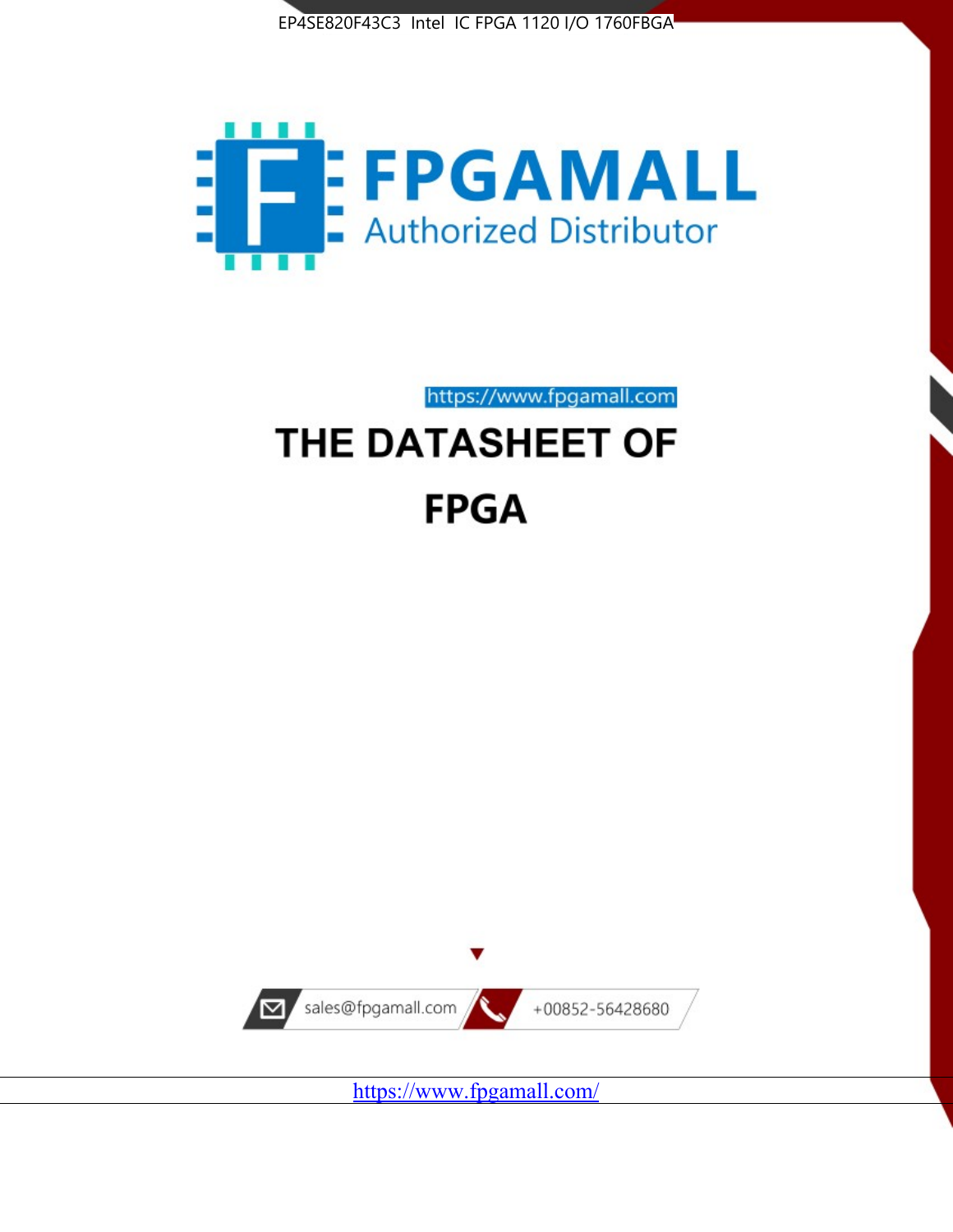EP4SE820F43C3 Intel IC FPGA 1120 I/O 1760FBGA



# **1. Overview for the Stratix IV Device Family**

**SIV51001-3.5**

Altera® Stratix® IV FPGAs deliver a breakthrough level of system bandwidth and power efficiency for high-end applications, allowing you to innovate without compromise. Stratix IV FPGAs are based on the Taiwan Semiconductor Manufacturing Company (TSMC) 40-nm process technology and surpass all other high-end FPGAs, with the highest logic density, most transceivers, and lowest power requirements.

The Stratix IV device family contains three optimized variants to meet different application requirements:

- Stratix IV E (Enhanced) FPGAs—up to 813,050 logic elements (LEs), 33,294 kilobits (Kb) RAM, and 1,288 18 x 18 bit multipliers
- Stratix IV GX transceiver FPGAs—up to 531,200 LEs, 27,376 Kb RAM, 1,288 18 x 18-bit multipliers, and 48 full-duplex clock data recovery (CDR)-based transceivers at up to 8.5 Gbps
- Stratix IV GT—up to 531,200 LEs, 27,376 Kb RAM, 1,288 18 x 18-bit multipliers, and 48 full-duplex CDR-based transceivers at up to 11.3 Gbps

The complete Altera high-end solution includes the lowest risk, lowest total cost path to volume using HardCopy® IV ASICs for all the family variants, a comprehensive portfolio of application solutions customized for end-markets, and the industry leading Quartus® II software to increase productivity and performance.

For information about upcoming Stratix IV device features, refer to the *Upcoming [Stratix IV Device Features](http://www.altera.com/literature/hb/stratix-iv/uf01001.pdf?GSA_pos=2&WT.oss_r=1&WT.oss=upcoming)* document.

f For information about changes to the currently published *Stratix IV Device Handbook*, refer to the *[Addendum to the Stratix IV Device Handbook](http://www.altera.com/literature/hb/stratix-iv/stx4_siv54002.pdf)* chapter.

This chapter contains the following sections:

- "Feature Summary" on page 1–2
- "Architecture Features" on page 1–6
- "Integrated Software Platform" on page 1–19
- "Ordering Information" on page 1–19

@2016 Altera Corporation. All rights reserved. ALTERA, ARRIA, CYCLONE, HARDCOPY, MAX, MEGACORE, NIOS, QUARTUS and STRATIX words and logos are trademarks of Altera Corporation and registered in the U.S. Patent and Trademark



Stratix IV Device Handbook Volume 1 January 2016

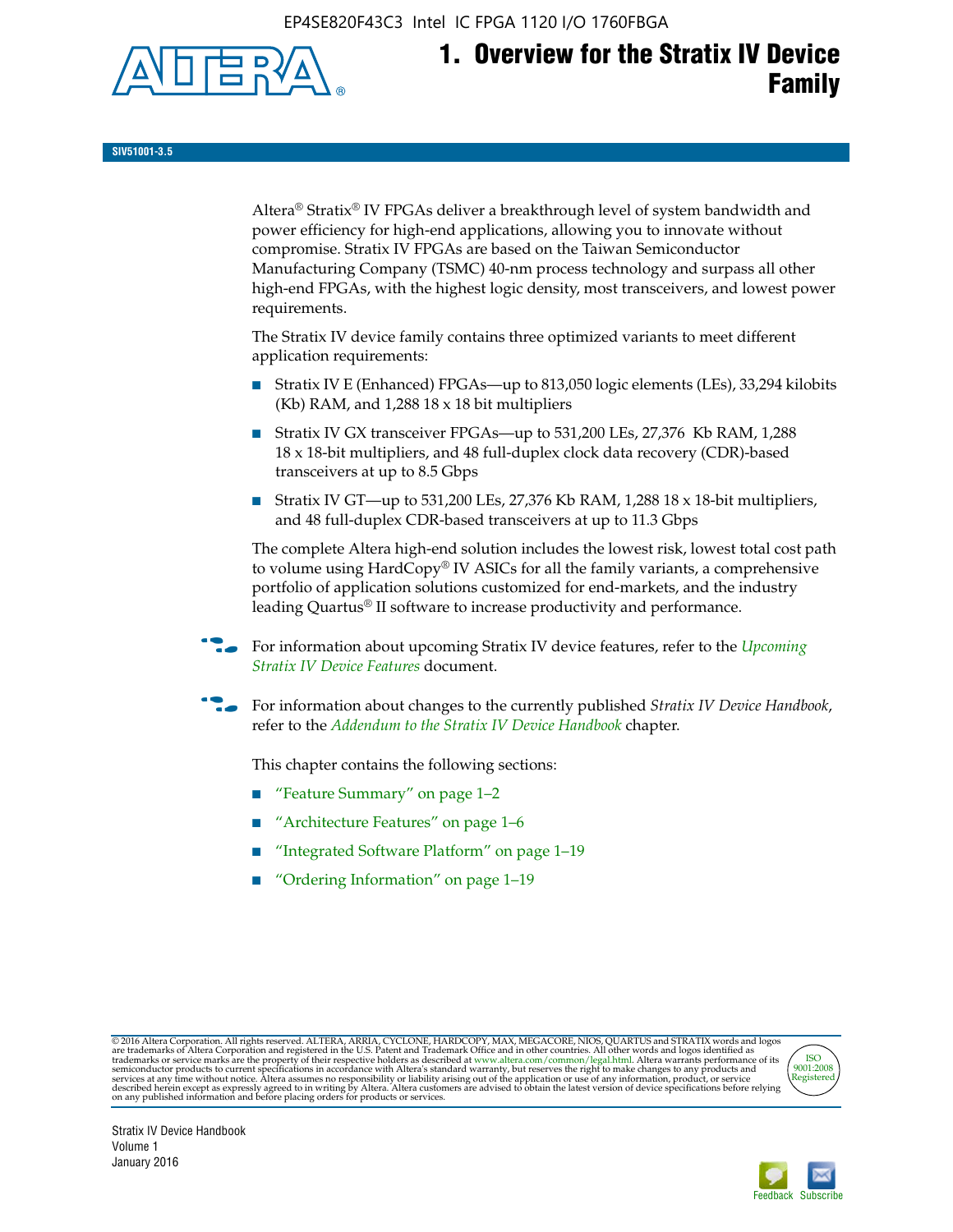# **Feature Summary**

The following list summarizes the Stratix IV device family features:

- Up to 48 full-duplex CDR-based transceivers in Stratix IV GX and GT devices supporting data rates up to 8.5 Gbps and 11.3 Gbps, respectively
- Dedicated circuitry to support physical layer functionality for popular serial protocols, such as PCI Express (PCIe) (PIPE) Gen1 and Gen2, Gbps Ethernet (GbE), Serial RapidIO, SONET/SDH, XAUI/HiGig, (OIF) CEI-6G, SD/HD/3G-SDI, Fibre Channel, SFI-5, and Interlaken
- Complete PCIe protocol solution with embedded PCIe hard IP blocks that implement PHY-MAC layer, Data Link layer, and Transaction layer functionality

**For more information, refer to the** *[IP Compiler for PCI Express User Guide](http://www.altera.com/literature/ug/ug_pci_express.pdf)***.** 

- Programmable transmitter pre-emphasis and receiver equalization circuitry to compensate for frequency-dependent losses in the physical medium
- Typical physical medium attachment (PMA) power consumption of 100 mW at 3.125 Gbps and 135 mW at 6.375 Gbps per channel
- 72,600 to 813,050 equivalent LEs per device
- 7,370 to 33,294 Kb of enhanced TriMatrix memory consisting of three RAM block sizes to implement true dual-port memory and FIFO buffers
- High-speed digital signal processing (DSP) blocks configurable as 9 x 9-bit,  $12 \times 12$ -bit,  $18 \times 18$ -bit, and  $36 \times 36$ -bit full-precision multipliers at up to 600 MHz
- Up to 16 global clocks (GCLK), 88 regional clocks (RCLK), and 132 periphery clocks (PCLK) per device
- Programmable power technology that minimizes power while maximizing device performance
- Up to 1,120 user I/O pins arranged in 24 modular I/O banks that support a wide range of single-ended and differential I/O standards
- Support for high-speed external memory interfaces including DDR, DDR2, DDR3 SDRAM, RLDRAM II, QDR II, and QDR II+ SRAM on up to 24 modular I/O banks
- High-speed LVDS I/O support with serializer/deserializer (SERDES), dynamic phase alignment (DPA), and soft-CDR circuitry at data rates up to 1.6 Gbps
- Support for source-synchronous bus standards, including SGMII, GbE, SPI-4 Phase 2 (POS-PHY Level 4), SFI-4.1, XSBI, UTOPIA IV, NPSI, and CSIX-L1
- Pinouts for Stratix IV E devices designed to allow migration of designs from Stratix III to Stratix IV E with minimal PCB impact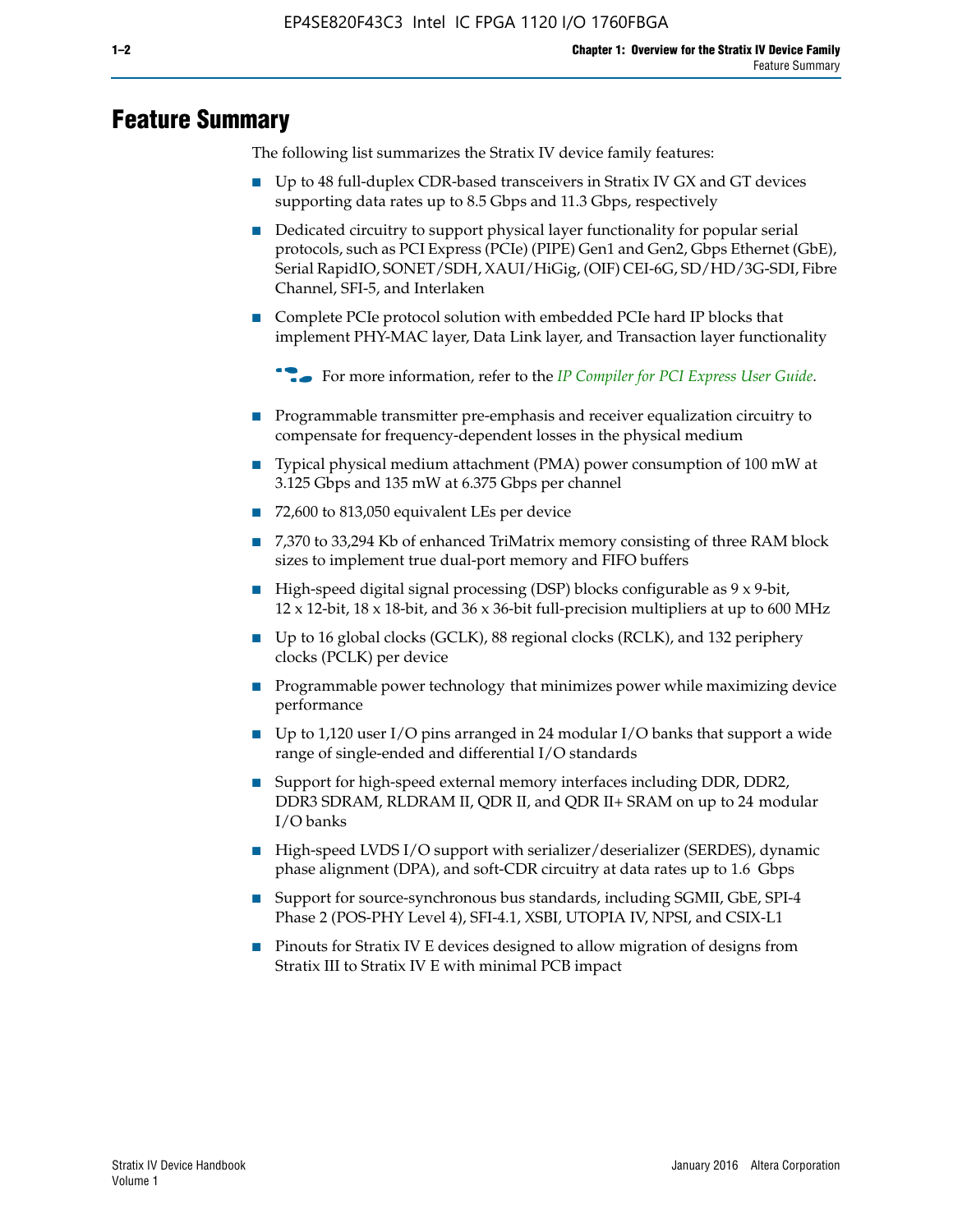# **Stratix IV GX Devices**

Stratix IV GX devices provide up to 48 full-duplex CDR-based transceiver channels per device:

- Thirty-two out of the 48 transceiver channels have dedicated physical coding sublayer (PCS) and physical medium attachment (PMA) circuitry and support data rates between 600 Mbps and 8.5 Gbps
- The remaining 16 transceiver channels have dedicated PMA-only circuitry and support data rates between 600 Mbps and 6.5 Gbps
- **1 The actual number of transceiver channels per device varies with device selection. For** more information about the exact transceiver count in each device, refer to Table 1–1 on page 1–11.
- 1 For more information about transceiver architecture, refer to the *[Transceiver](http://www.altera.com/literature/hb/stratix-iv/stx4_siv52001.pdf)  [Architecture in Stratix IV Devices](http://www.altera.com/literature/hb/stratix-iv/stx4_siv52001.pdf)* chapter.

Figure 1–1 shows a high-level Stratix IV GX chip view.

#### **Figure 1–1. Stratix IV GX Chip View** *(1)*



#### **Note to Figure 1–1:**

(1) Resource counts vary with device selection, package selection, or both.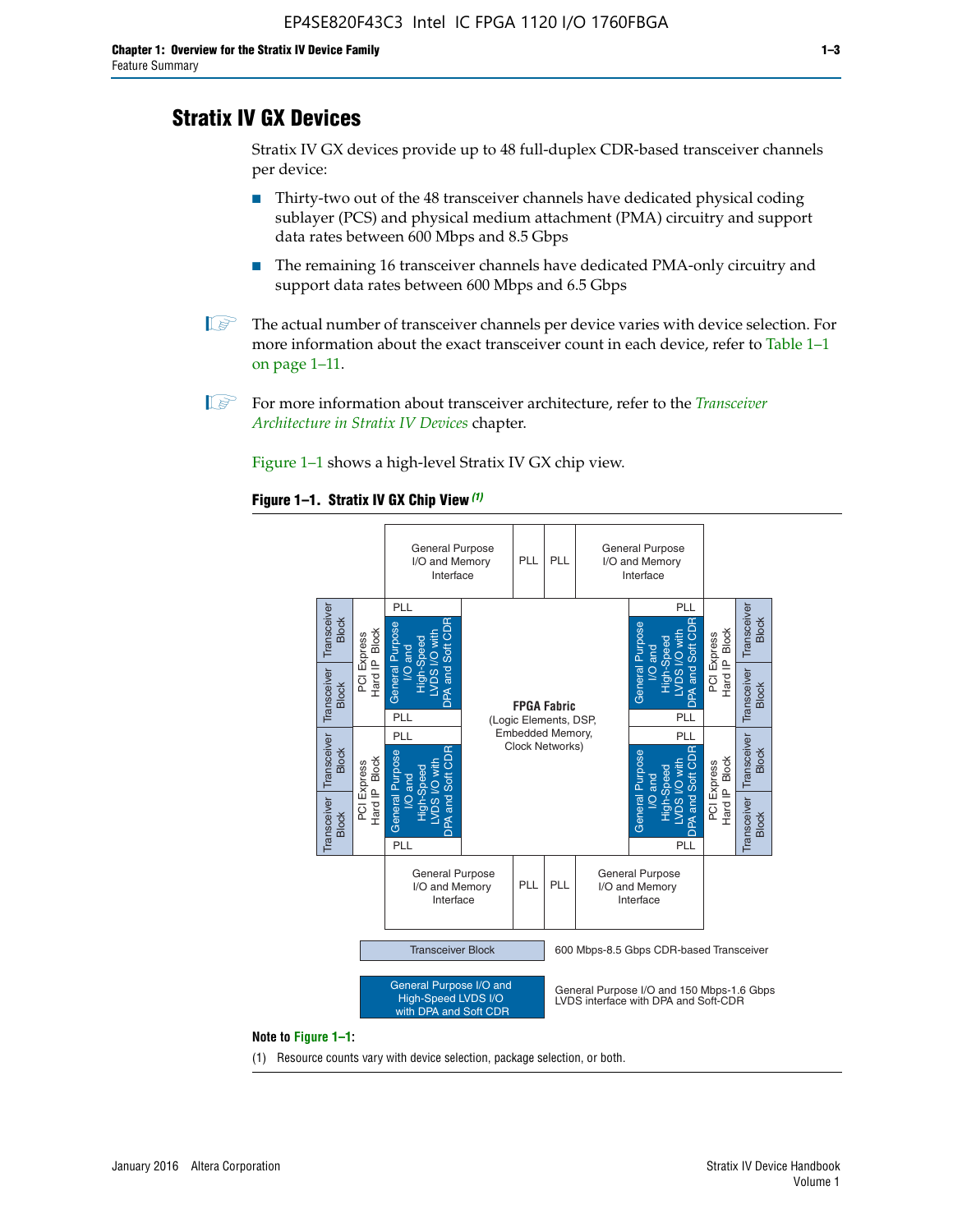# **Stratix IV E Device**

Stratix IV E devices provide an excellent solution for applications that do not require high-speed CDR-based transceivers, but are logic, user I/O, or memory intensive.

Figure 1–2 shows a high-level Stratix IV E chip view.





#### **Note to Figure 1–2:**

(1) Resource counts vary with device selection, package selection, or both.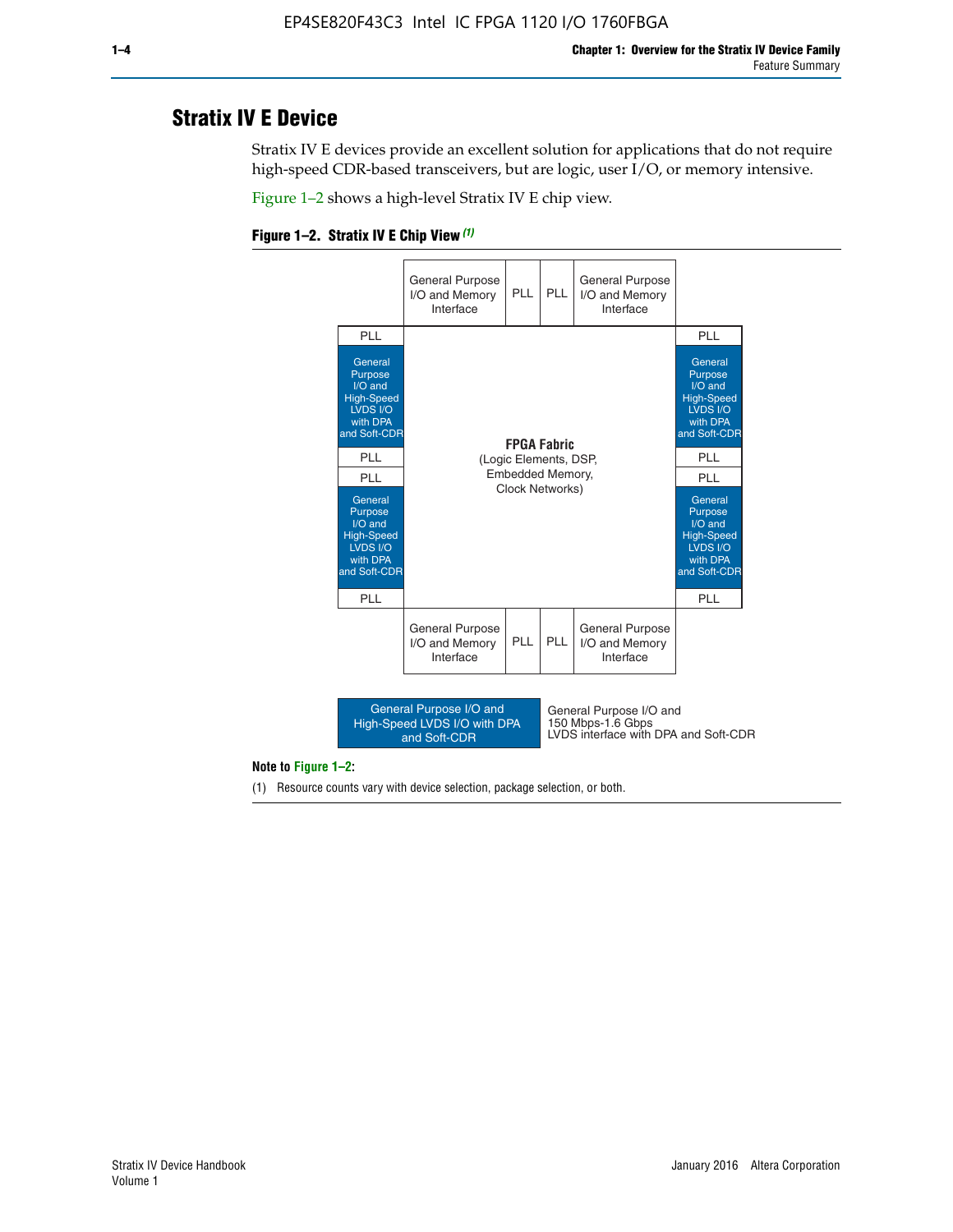# **Stratix IV GT Devices**

Stratix IV GT devices provide up to 48 CDR-based transceiver channels per device:

- Thirty-two out of the 48 transceiver channels have dedicated PCS and PMA circuitry and support data rates between 600 Mbps and 11.3 Gbps
- The remaining 16 transceiver channels have dedicated PMA-only circuitry and support data rates between 600 Mbps and 6.5 Gbps
- **1** The actual number of transceiver channels per device varies with device selection. For more information about the exact transceiver count in each device, refer to Table 1–7 on page 1–16.
- $\mathbb{I}$  For more information about Stratix IV GT devices and transceiver architecture, refer to the *[Transceiver Architecture in Stratix IV Devices](http://www.altera.com/literature/hb/stratix-iv/stx4_siv52001.pdf)* chapter.

Figure 1–3 shows a high-level Stratix IV GT chip view.





(1) Resource counts vary with device selection, package selection, or both.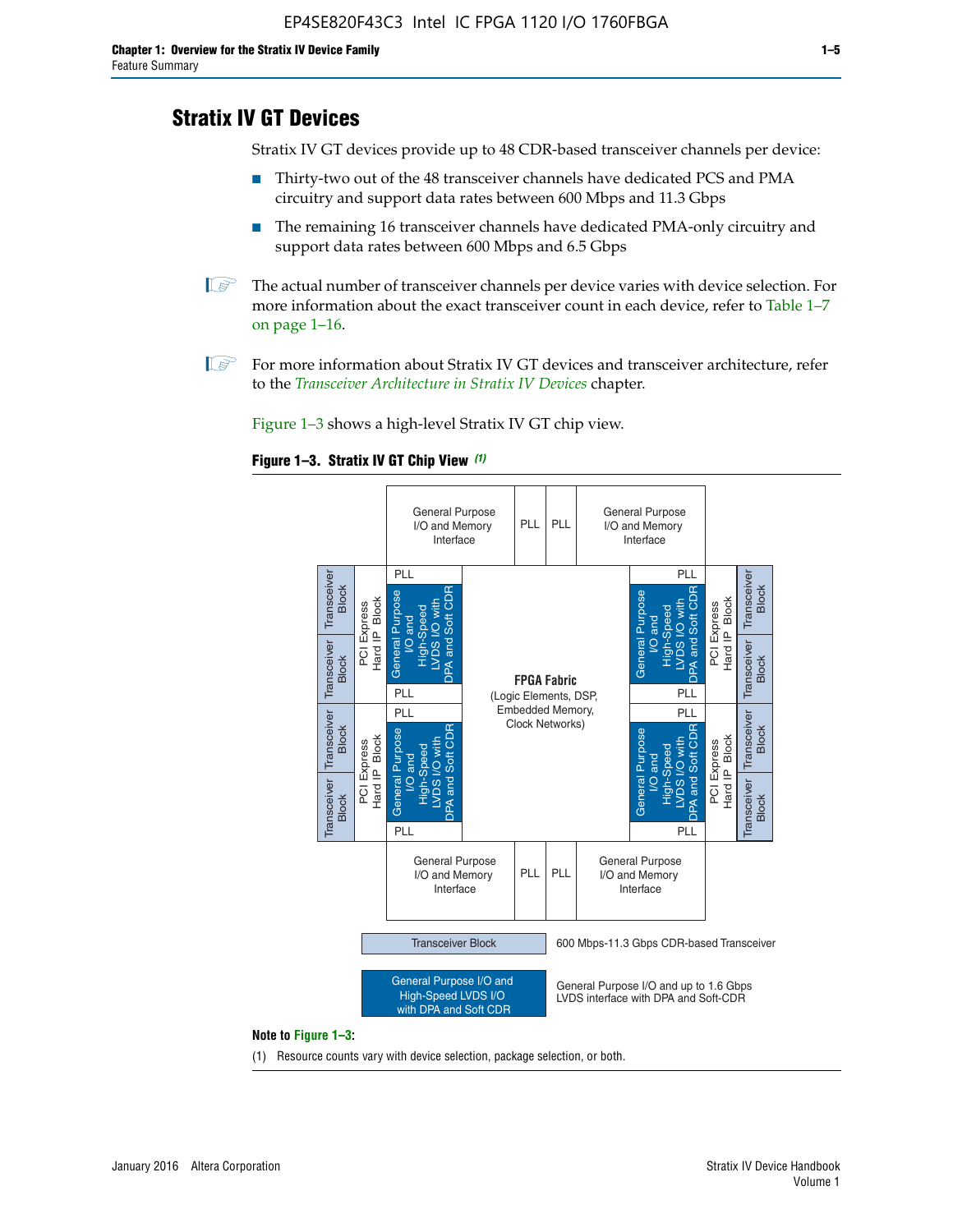# **Architecture Features**

The Stratix IV device family features are divided into high-speed transceiver features and FPGA fabric and I/O features.

 $\mathbb{I}$  The high-speed transceiver features apply only to Stratix IV GX and Stratix IV GT devices.

# **High-Speed Transceiver Features**

The following sections describe high-speed transceiver features for Stratix IV GX and GT devices.

### **Highest Aggregate Data Bandwidth**

Up to 48 full-duplex transceiver channels supporting data rates up to 8.5 Gbps in Stratix IV GX devices and up to 11.3 Gbps in Stratix IV GT devices.

### **Wide Range of Protocol Support**

Physical layer support for the following serial protocols:

- Stratix IV GX—PCIe Gen1 and Gen2, GbE, Serial RapidIO, SONET/SDH, XAUI/HiGig, (OIF) CEI-6G, SD/HD/3G-SDI, Fibre Channel, SFI-5, GPON, SAS/SATA, HyperTransport 1.0 and 3.0, and Interlaken
- Stratix IV GT—40G/100G Ethernet, SFI-S, Interlaken, SFI-5.1, Serial RapidIO, SONET/SDH, XAUI/HiGig, (OIF) CEI-6G, 3G-SDI, and Fibre Channel
- Extremely flexible and easy-to-configure transceiver data path to implement proprietary protocols
- PCIe Support
	- Complete PCIe Gen1 and Gen2 protocol stack solution compliant to PCI Express base specification 2.0 that includes PHY-MAC, Data Link, and transaction layer circuitry embedded in PCI Express hard IP blocks
	- **For more information, refer to the [PCI Express Compiler User Guide](http://www.altera.com/literature/ug/ug_pci_express.pdf).**
	- Root complex and end-point applications
	- $x1, x4,$  and  $x8$  lane configurations
	- PIPE 2.0-compliant interface
	- Embedded circuitry to switch between Gen1 and Gen2 data rates
	- Built-in circuitry for electrical idle generation and detection, receiver detect, power state transitions, lane reversal, and polarity inversion
	- 8B/10B encoder and decoder, receiver synchronization state machine, and ± 300 parts per million (ppm) clock compensation circuitry
	- Transaction layer support for up to two virtual channels (VCs)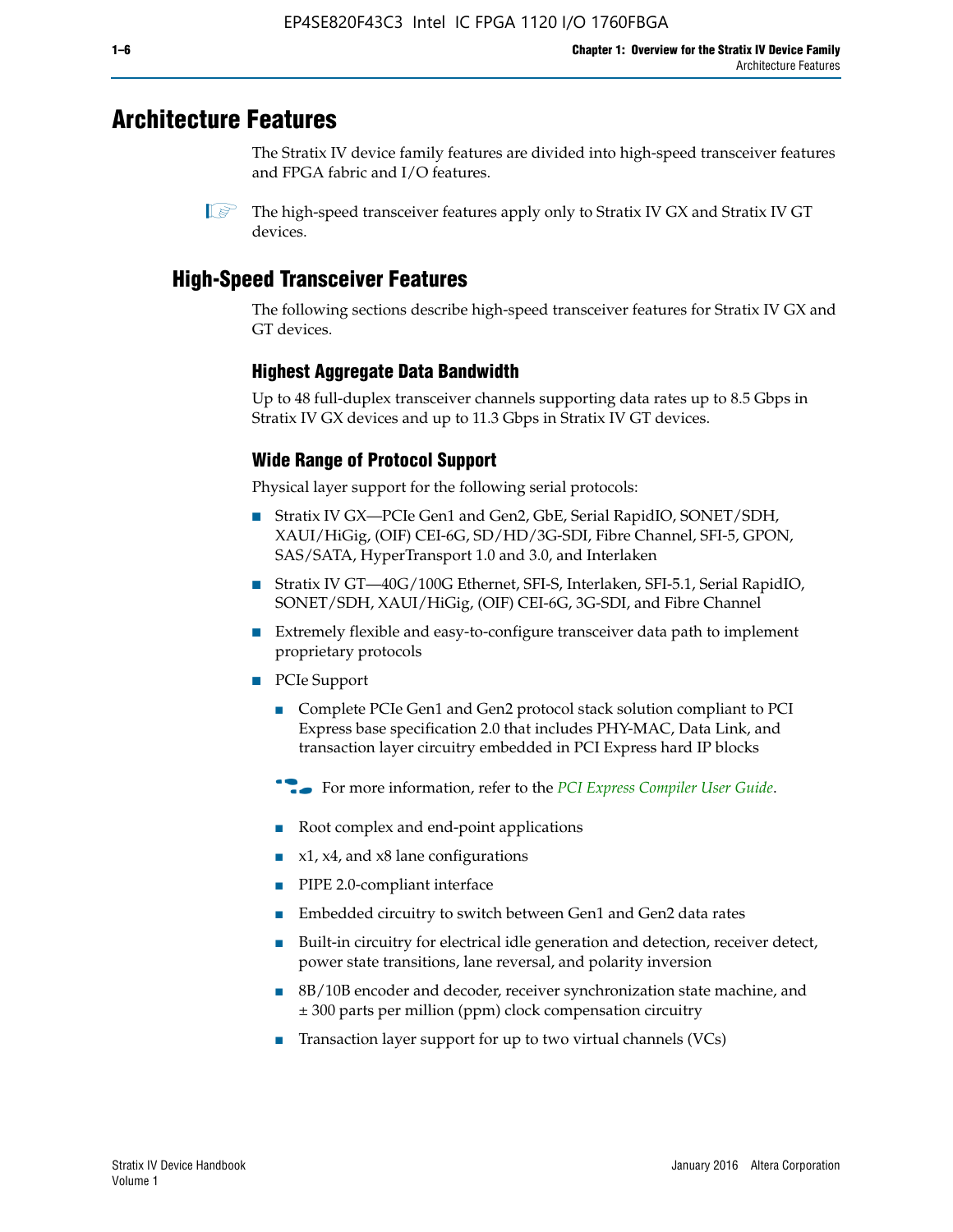- XAUI/HiGig Support
	- Compliant to IEEE802.3ae specification
	- **■** Embedded state machine circuitry to convert XGMII idle code groups  $(|11|)$ to and from idle ordered sets  $(|A|, |K|, |R|)$  at the transmitter and receiver, respectively
	- 8B/10B encoder and decoder, receiver synchronization state machine, lane deskew, and  $\pm 100$  ppm clock compensation circuitry
- GbE Support
	- Compliant to IEEE802.3-2005 specification
	- Automatic idle ordered set  $(111/112/1)$  generation at the transmitter, depending on the current running disparity
	- 8B/10B encoder and decoder, receiver synchronization state machine, and ± 100 ppm clock compensation circuitry
- Support for other protocol features such as MSB-to-LSB transmission in SONET/SDH configuration and spread-spectrum clocking in PCIe configurations

#### **Diagnostic Features**

- Serial loopback from the transmitter serializer to the receiver CDR for transceiver PCS and PMA diagnostics
- Reverse serial loopback pre- and post-CDR to transmitter buffer for physical link diagnostics
- Loopback master and slave capability in PCI Express hard IP blocks
- **For more information, refer to the** *[PCI Express Compiler User Guide](http://www.altera.com/literature/ug/ug_pci_express.pdf)***.**

#### **Signal Integrity**

Stratix IV devices simplify the challenge of signal integrity through a number of chip, package, and board-level enhancements to enable efficient high-speed data transfer into and out of the device. These enhancements include:

- Programmable 3-tap transmitter pre-emphasis with up to 8,192 pre-emphasis levels to compensate for pre-cursor and post-cursor inter-symbol interference (ISI)
- Up to 900% boost capability on the first pre-emphasis post-tap
- User-controlled and adaptive 4-stage receiver equalization with up to 16 dB of high-frequency gain
- On-die power supply regulators for transmitter and receiver phase-locked loop (PLL) charge pump and voltage controlled oscillator (VCO) for superior noise immunity
- On-package and on-chip power supply decoupling to satisfy transient current requirements at higher frequencies, thereby reducing the need for on-board decoupling capacitors
- Calibration circuitry for transmitter and receiver on-chip termination (OCT) resistors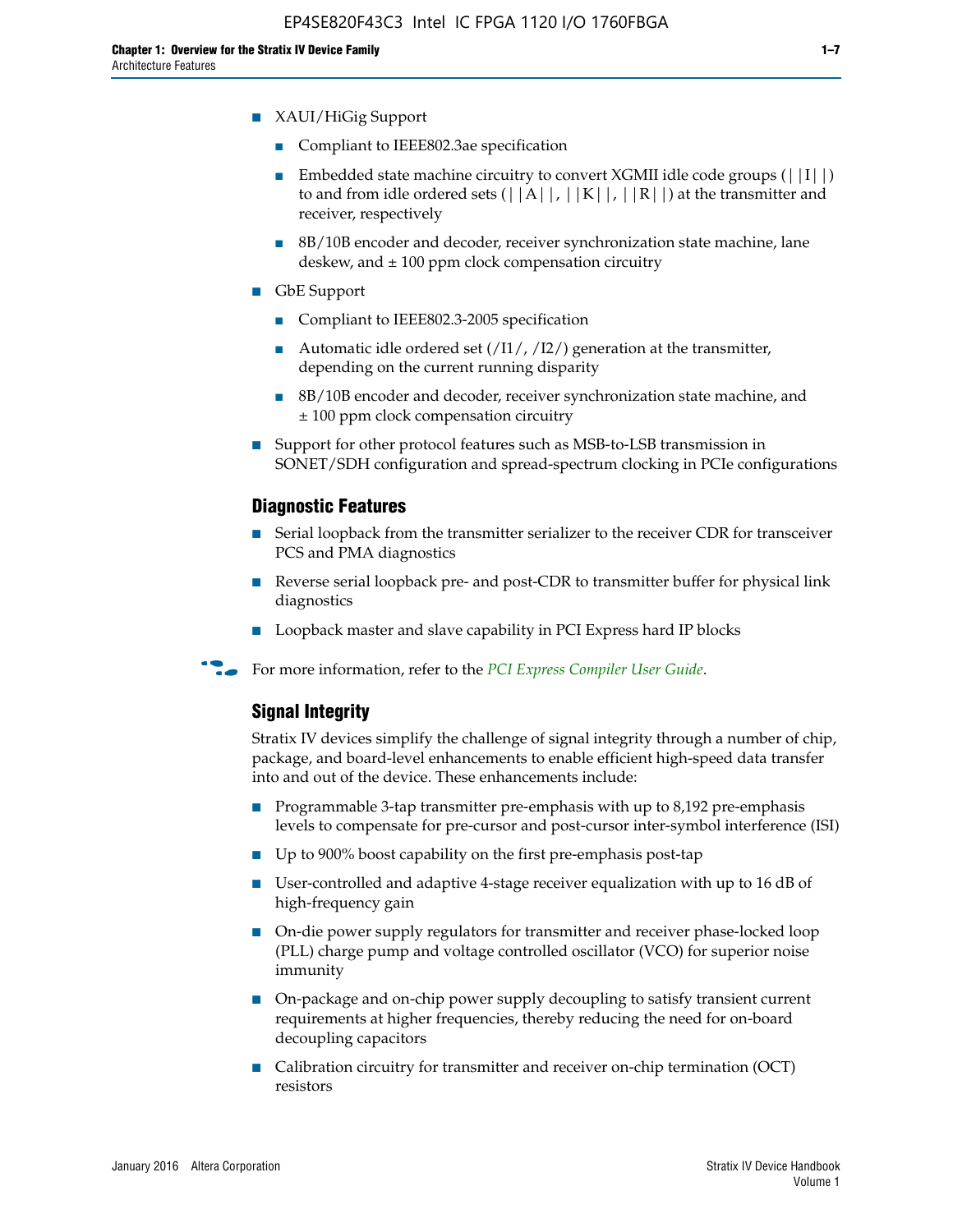# **FPGA Fabric and I/O Features**

The following sections describe the Stratix IV FPGA fabric and I/O features.

### **Device Core Features**

- Up to 531,200 LEs in Stratix IV GX and GT devices and up to 813,050 LEs in Stratix IV E devices, efficiently packed in unique and innovative adaptive logic modules (ALMs)
- Ten ALMs per logic array block (LAB) deliver faster performance, improved logic utilization, and optimized routing
- Programmable power technology, including a variety of process, circuit, and architecture optimizations and innovations
- Programmable power technology available to select power-driven compilation options for reduced static power consumption

#### **Embedded Memory**

- TriMatrix embedded memory architecture provides three different memory block sizes to efficiently address the needs of diversified FPGA designs:
	- 640-bit MLAB
	- 9-Kb M9K
	- 144-Kb M144K
- Up to 33,294 Kb of embedded memory operating at up to 600 MHz
- Each memory block is independently configurable to be a single- or dual-port RAM, FIFO, ROM, or shift register

### **Digital Signal Processing (DSP) Blocks**

- Flexible DSP blocks configurable as  $9 \times 9$ -bit,  $12 \times 12$ -bit,  $18 \times 18$ -bit, and  $36 \times 36$ -bit full-precision multipliers at up to 600 MHz with rounding and saturation capabilities
- Faster operation due to fully pipelined architecture and built-in addition, subtraction, and accumulation units to combine multiplication results
- Optimally designed to support advanced features such as adaptive filtering, barrel shifters, and finite and infinite impulse response (FIR and IIR) filters

#### **Clock Networks**

- Up to 16 global clocks and 88 regional clocks optimally routed to meet the maximum performance of 800 MHz
- Up to 112 and 132 periphery clocks in Stratix IV GX and Stratix IV E devices, respectively
- Up to 66 (16 GCLK + 22 RCLK + 28 PCLK) clock networks per device quadrant in Stratix IV GX and Stratix IV GT devices
- Up to 71 (16 GCLK + 22 RCLK + 33 PCLK) clock networks per device quadrant in Stratix IV E devices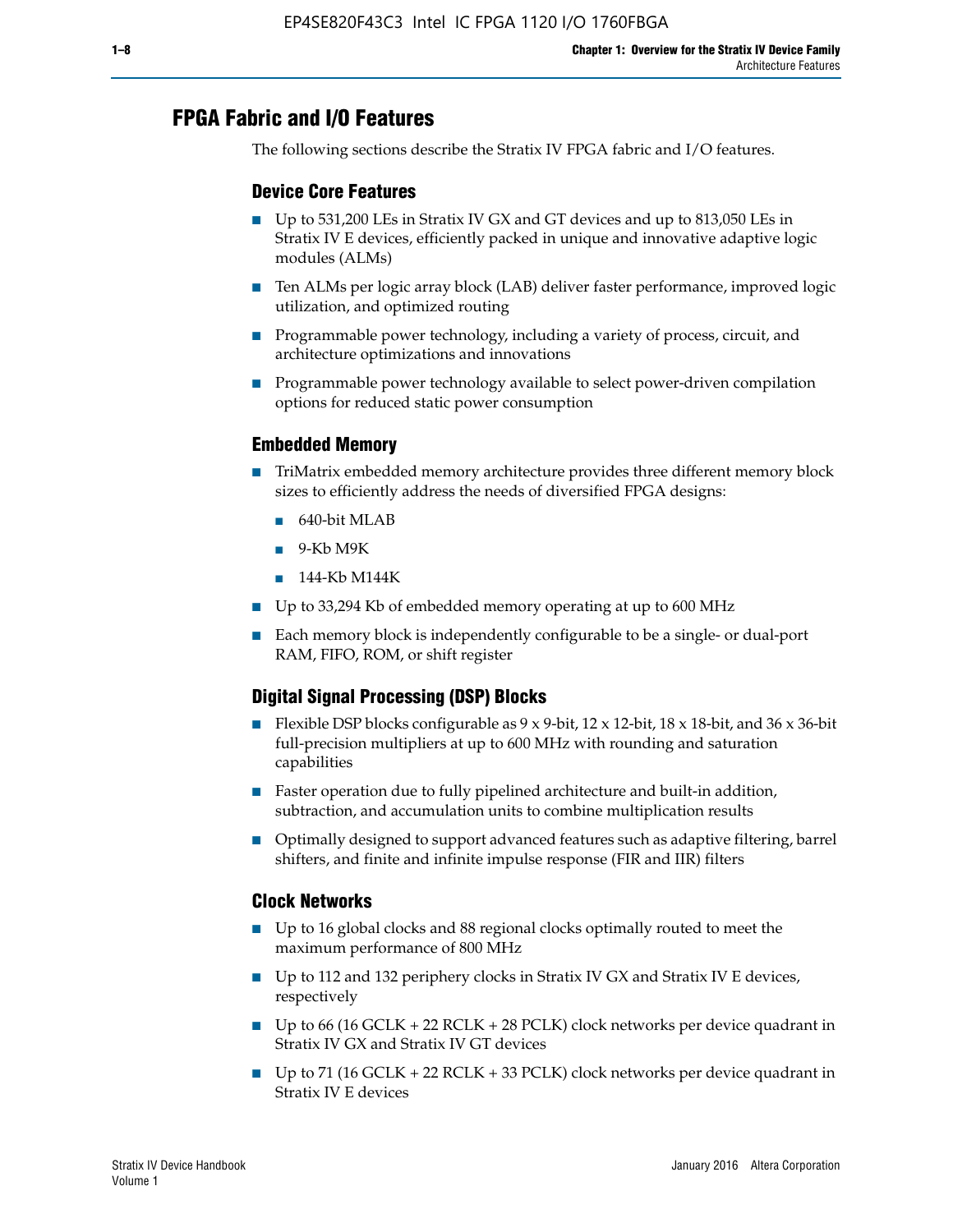### **PLLs**

- Three to 12 PLLs per device supporting spread-spectrum input tracking, programmable bandwidth, clock switchover, dynamic reconfiguration, and delay compensation
- On-chip PLL power supply regulators to minimize noise coupling

#### **I/O Features**

- Sixteen to 24 modular I/O banks per device with 24 to 48 I/Os per bank designed and packaged for optimal simultaneous switching noise (SSN) performance and migration capability
- Support for a wide range of industry I/O standards, including single-ended (LVTTL/CMOS/PCI/PCIX), differential (LVDS/mini-LVDS/RSDS), voltage-referenced single-ended and differential (SSTL/HSTL Class I/II) I/O standards
- **O**n-chip series  $(R_S)$  and on-chip parallel  $(R_T)$  termination with auto-calibration for single-ended I/Os and on-chip differential  $(R_D)$  termination for differential I/Os
- Programmable output drive strength, slew rate control, bus hold, and weak pull-up capability for single-ended I/Os
- User I/O:GND: $V_{CC}$  ratio of 8:1:1 to reduce loop inductance in the package—PCB interface
- **■** Programmable transmitter differential output voltage ( $V_{OD}$ ) and pre-emphasis for high-speed LVDS I/O

#### **High-Speed Differential I/O with DPA and Soft-CDR**

- Dedicated circuitry on the left and right sides of the device to support differential links at data rates from 150 Mbps to 1.6 Gbps
- Up to 98 differential SERDES in Stratix IV GX devices, up to 132 differential SERDES in Stratix IV E devices, and up to 47 differential SERDES in Stratix IV GT devices
- DPA circuitry at the receiver automatically compensates for channel-to-channel and channel-to-clock skew in source synchronous interfaces
- Soft-CDR circuitry at the receiver allows implementation of asynchronous serial interfaces with embedded clocks at up to 1.6 Gbps data rate (SGMII and GbE)

#### **External Memory Interfaces**

- Support for existing and emerging memory interface standards such as DDR SDRAM, DDR2 SDRAM, DDR3 SDRAM, QDRII SRAM, QDRII+ SRAM, and RLDRAM II
- DDR3 up to 1,067 Mbps/533 MHz
- Programmable DQ group widths of 4 to 36 bits (includes parity bits)
- Dynamic OCT, trace mismatch compensation, read-write leveling, and half-rate register capabilities provide a robust external memory interface solution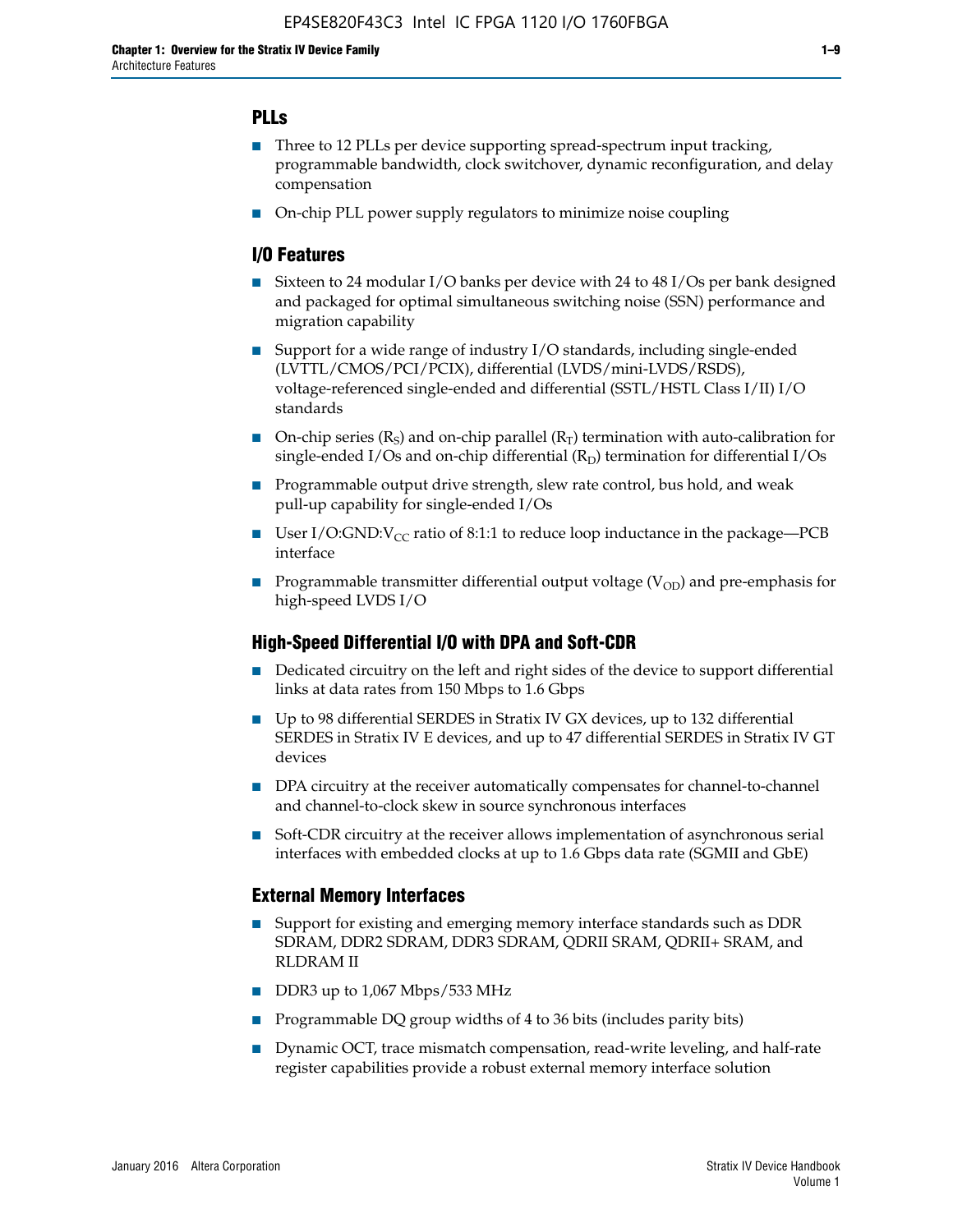### **System Integration**

- All Stratix IV devices support hot socketing
- Four configuration modes:
	- Passive Serial (PS)
	- Fast Passive Parallel (FPP)
	- Fast Active Serial (FAS)
	- JTAG configuration
- Ability to perform remote system upgrades
- 256-bit advanced encryption standard (AES) encryption of configuration bits protects your design against copying, reverse engineering, and tampering
- Built-in soft error detection for configuration RAM cells
- For more information about how to connect the PLL, external memory interfaces,  $I/O$ , high-speed differential I/O, power, and the JTAG pins to PCB, refer to the *[Stratix IV GX and Stratix IV E Device Family Pin Connection Guidelines](http://www.altera.com/literature/dp/stratix4/PCG-01005.pdf)* and the *[Stratix IV GT Device Family Pin Connection Guidelines](http://www.altera.com/literature/dp/stratix4/PCG-01006.pdf)*.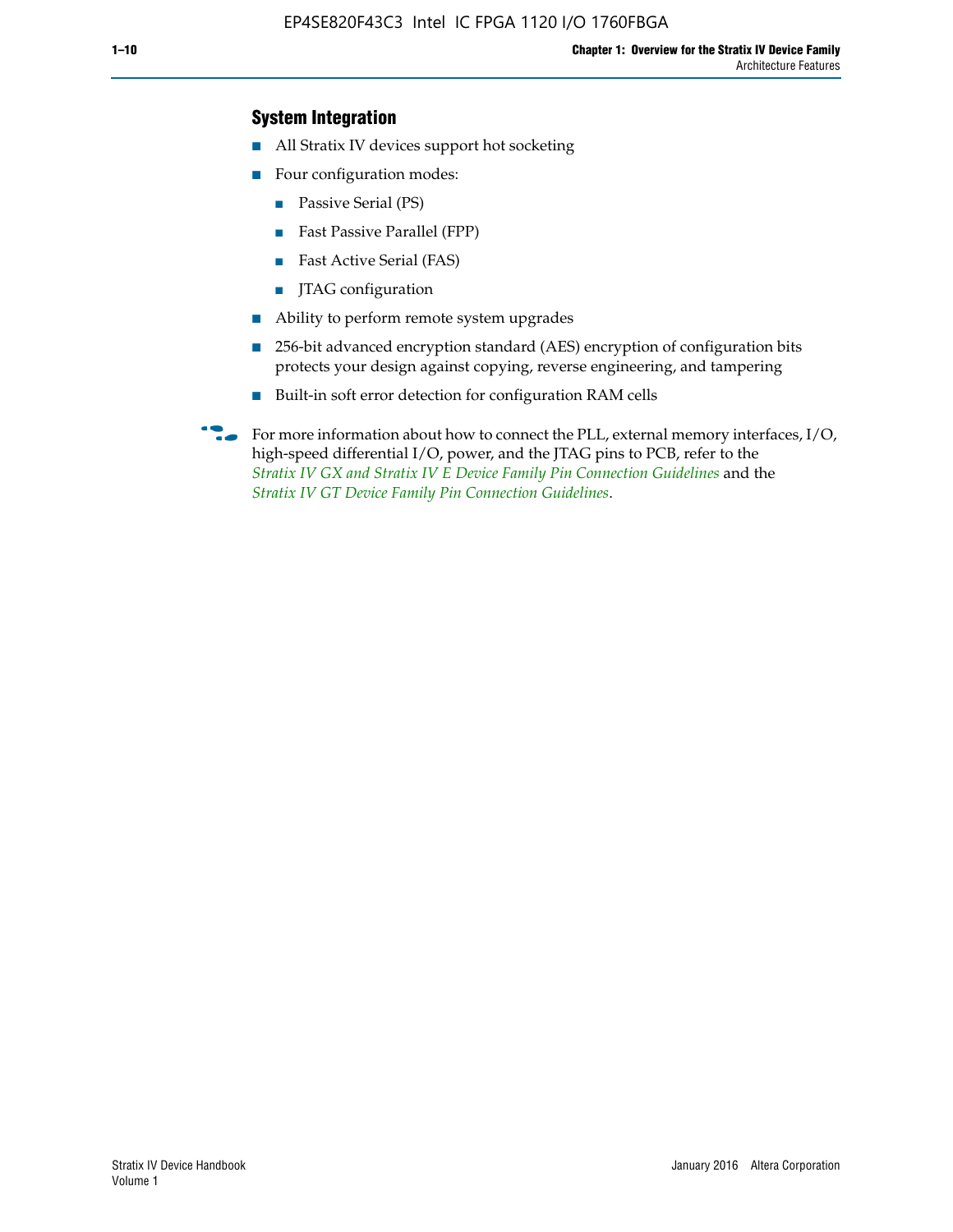#### Table 1–1 lists the Stratix IV GX device features.

## **Table 1–1. Stratix IV GX Device Features (Part 1 of 2)**

| <b>Feature</b>                                                       | EP4SGX70                         |                |                                | <b>EP4SGX110</b> |    |                   | <b>EP4SGX180</b>               |                |       |              | <b>EP4SGX230</b>         |                          |                 |      |                | <b>EP4SGX290</b> |       |       |       |                          |                   |                | <b>EP4SGX360</b> |       |       |         | <b>EP4SGX530</b> |
|----------------------------------------------------------------------|----------------------------------|----------------|--------------------------------|------------------|----|-------------------|--------------------------------|----------------|-------|--------------|--------------------------|--------------------------|-----------------|------|----------------|------------------|-------|-------|-------|--------------------------|-------------------|----------------|------------------|-------|-------|---------|------------------|
| <b>Package</b><br><b>Option</b>                                      | F780                             | F1152          | F780                           | F1152            |    | F780              | F1152                          |                | F1517 | F780         | F1152                    |                          | F1517           | F780 | F1152          |                  | F1517 | F1760 | F1932 | F780                     | F1152             |                | F1517            | F1760 | F1932 | F1760   | F1932            |
| ALMs                                                                 | 29,040                           |                |                                | 42,240           |    |                   | 70,300                         |                |       |              | 91,200                   |                          |                 |      |                | 116,480          |       |       |       |                          |                   |                | 141,440          |       |       | 212,480 |                  |
| LEs                                                                  | 72,600                           |                |                                | 105,600          |    |                   | 175,750                        |                |       |              | 228,000                  |                          |                 |      |                | 291,200          |       |       |       |                          |                   |                | 353,600          |       |       |         | 531,200          |
| 0.6 Gbps-<br>8.5 Gbps<br>Transceivers<br>$(PMA + PCs)$<br>(1)        | $\overline{\phantom{0}}$         | 16             |                                |                  | 16 |                   | $\qquad \qquad \longleftarrow$ | 16             | 24    |              |                          | 16                       | 24              |      |                | 16               | 24    | 24    | 32    | $\overline{\phantom{0}}$ |                   | 16             | 24               | 24    | 32    | 24      | 32               |
| 0.6 Gbps-<br>6.5 Gbps<br><b>Transceivers</b><br>$(PMA + PCs)$<br>(1) | 8                                |                | 8                              | 16               | –  | 8                 | 16                             | -              |       | 8            | 16                       | $\overline{\phantom{0}}$ | $\qquad \qquad$ | 16   | 16             |                  | -     |       |       | 16                       | 16                |                |                  |       |       |         |                  |
| PMA-only<br>CMU<br>Channels<br>$(0.6$ Gbps-<br>6.5 Gbps)             | $\overbrace{\phantom{12322111}}$ | 8              | $\qquad \qquad \longleftarrow$ |                  | 8  | $\hspace{0.05cm}$ |                                | 8              | 12    | -            | $\overline{\phantom{a}}$ | 8                        | 12              |      |                | 8                | 12    | 12    | 16    | $\overline{\phantom{0}}$ | $\hspace{0.05cm}$ | 8              | 12               | 12    | 16    | 12      | 16               |
| PCI Express<br>hard IP<br><b>Blocks</b>                              | $\mathbf{1}$                     | $\overline{2}$ |                                | $\overline{2}$   |    | 1                 |                                | $\overline{2}$ |       | $\mathbf{1}$ |                          | $\overline{c}$           |                 |      |                | $\overline{c}$   |       |       | 4     |                          |                   | $\overline{2}$ |                  |       | 4     |         | 4                |
| High-Speed<br>LVDS<br>SERDES (up<br>to 1.6 Gbps)<br>(4)              | 28                               | 56             | 28                             | 28               | 56 | 28                | 44                             |                | 88    | 28           | 44                       |                          | 88              | —    | 44             |                  | 88    | 88    | 98    |                          | 44                |                | 88               | 88    | 98    | 88      | 98               |
| SPI-4.2 Links                                                        | $\mathbf{1}$                     |                |                                | 1                |    | $\mathbf{1}$      | $\overline{c}$                 |                | 4     | 1            | $\overline{c}$           |                          | $\overline{4}$  | —    | $\overline{2}$ |                  |       | 4     |       | $\overline{\phantom{0}}$ | $\overline{2}$    |                |                  | 4     |       |         | 4                |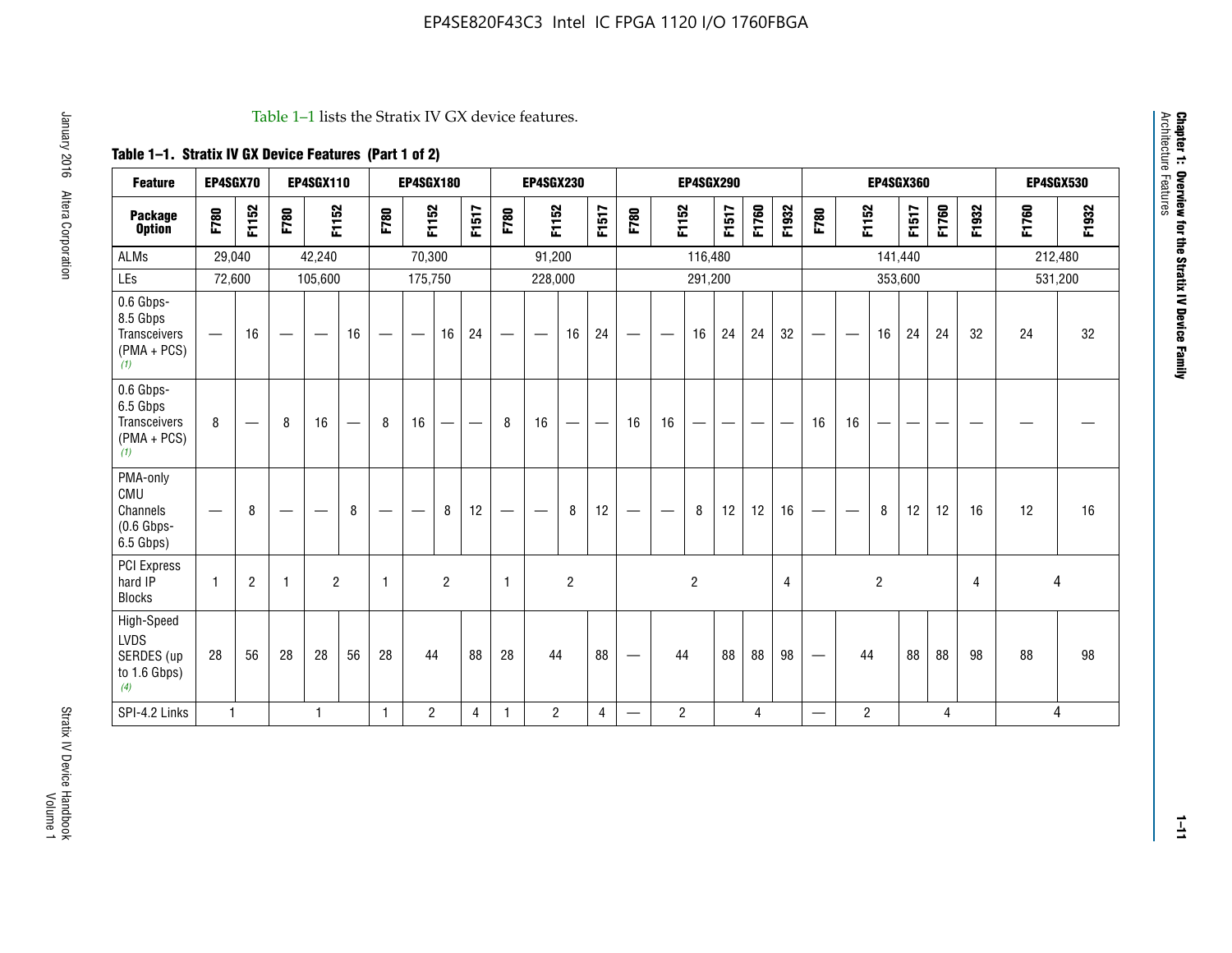**Table 1–1. Stratix IV GX Device Features (Part 2 of 2)**

| <b>Feature</b>                                       | EP4SGX70                |                        |                             | <b>EP4SGX110</b>            |                      |                             | <b>EP4SGX180</b>          |                                              |                        |                             | <b>EP4SGX230</b>            |                        |                      |                             |                             | EP4SGX290              |                      |                        |                        |                             |                             |                        | <b>EP4SGX360</b>     |                        |                        | <b>EP4SGX530</b>  |                   |
|------------------------------------------------------|-------------------------|------------------------|-----------------------------|-----------------------------|----------------------|-----------------------------|---------------------------|----------------------------------------------|------------------------|-----------------------------|-----------------------------|------------------------|----------------------|-----------------------------|-----------------------------|------------------------|----------------------|------------------------|------------------------|-----------------------------|-----------------------------|------------------------|----------------------|------------------------|------------------------|-------------------|-------------------|
| <b>Package</b><br><b>Option</b>                      | F780                    | F1152                  | F780                        | F1152                       |                      | F780                        | F1152                     |                                              | F1517                  | F780                        | F1152                       |                        | F1517                | F780                        | F1152                       |                        | F1517                | F1760                  | F1932                  | F780                        | F1152                       |                        | F1517                | F1760                  | F1932                  | F1760             | F1932             |
| M9K Blocks<br>(256x)<br>36 bits)                     | 462                     |                        |                             | 660                         |                      |                             | 950                       |                                              |                        |                             | 1,235                       |                        |                      |                             |                             | 936                    |                      |                        |                        |                             |                             | 1,248                  |                      |                        |                        | 1,280             |                   |
| M144K<br>Blocks<br>(2048 x<br>72 bits)               | 16                      |                        |                             | 16                          |                      |                             | $20\,$                    |                                              |                        |                             | 22                          |                        |                      |                             |                             | 36                     |                      |                        |                        |                             |                             | 48                     |                      |                        |                        | 64                |                   |
| <b>Total Memory</b><br>(MLAB+M9K<br>+M144K) Kb       | 7,370                   |                        |                             | 9,564                       |                      |                             | 13,627                    |                                              |                        |                             | 17,133                      |                        |                      |                             |                             | 17,248                 |                      |                        |                        |                             |                             | 22,564                 |                      |                        |                        | 27,376            |                   |
| Embedded<br><b>Multipliers</b><br>$18 \times 18$ (2) | 384                     |                        |                             | 512                         |                      |                             | 920                       |                                              |                        |                             | 1,288                       |                        |                      |                             |                             | 832                    |                      |                        |                        |                             |                             | 1,040                  |                      |                        | 1,02<br>4              | 1,024             |                   |
| PLLs                                                 | 3                       | 4                      | 3                           | 4                           |                      | 3                           | 6                         |                                              | 8                      | 3                           | 6                           |                        | 8                    | 4                           | 6                           |                        | 8                    | 12                     | 12                     | 4                           | 6                           |                        | 8                    | 12                     | 12                     | 12                | 12                |
| User I/Os $(3)$                                      | 372                     | 488                    | 372                         | 372                         | 48<br>8              | 372                         | 56<br>4                   | 56<br>4                                      | 74<br>$\overline{4}$   | 372                         | 564                         | 56<br>4                | 74<br>$\overline{4}$ | 289                         | 564                         | 56<br>4                | 74<br>4              | 88<br>0                | 92<br>$\mathbf 0$      | 289                         | 564                         | 56<br>4                | 74<br>4              | 88<br>0                | 920                    | 880               | 920               |
| Speed Grade<br>(fastest to<br>slowest) (5)           | $-2x,$<br>$-3,$<br>$-4$ | $-2,$<br>$-3,$<br>$-4$ | $-2\times$<br>$-3,$<br>$-4$ | $-2\times$<br>$-3,$<br>$-4$ | $-2,$<br>-3,<br>$-4$ | $-2\times$<br>$-3,$<br>$-4$ | $-2$<br>×,<br>$-3,$<br>-4 | $-2$<br>$\,$<br>$-3$<br>$\mathbf{r}$<br>$-4$ | $-2,$<br>$-3,$<br>$-4$ | $-2\times$<br>$-3,$<br>$-4$ | $-2\times$<br>$-3,$<br>$-4$ | $-2,$<br>$-3,$<br>$-4$ | $-2,$<br>-3,<br>$-4$ | $-2\times$<br>$-3,$<br>$-4$ | $-2\times$<br>$-3,$<br>$-4$ | $-2,$<br>$-3,$<br>$-4$ | $-2,$<br>-3,<br>$-4$ | $-2,$<br>$-3,$<br>$-4$ | $-2,$<br>$-3,$<br>$-4$ | $-2\times$<br>$-3,$<br>$-4$ | $-2\times$<br>$-3,$<br>$-4$ | $-2,$<br>$-3,$<br>$-4$ | $-2,$<br>-3,<br>$-4$ | $-2,$<br>$-3,$<br>$-4$ | $-2,$<br>$-3,$<br>$-4$ | $-2, -3,$<br>$-4$ | $-2, -3,$<br>$-4$ |

#### **Notes to Table 1–1:**

(1) The total number of transceivers is divided equally between the left and right side of each device, except for the devices in the F780 package. These devices have eight transceiver channels located only on the right side of the device.

- (2) Four multiplier adder mode.
- (3) The user I/Os count from pin-out files includes all general purpose I/O, dedicated clock pins, and dual purpose configuration pins. Transceiver pins and dedicated configuration pins are not included in the pin count.
- (4) Total pairs of high-speed LVDS SERDES take the lowest channel count of  $R_X/T_X$ .
- (5) The difference between the Stratix IV GX devices in the –2 and –2x speed grades is the number of available transceiver channels. The –2 device allows you to use the transceiver CMU blocks as transceiver channels. The –2x device does NOT allow you to use the CMU blocks as transceiver channels. In addition to the reduction of available transceiver channels in the Stratix IV GX –2x device, the data rates in the –2x device are limited to 6.5 Gbps.

January 2016 Altera Corporation

Altera Corporation

January 2016

**1–12**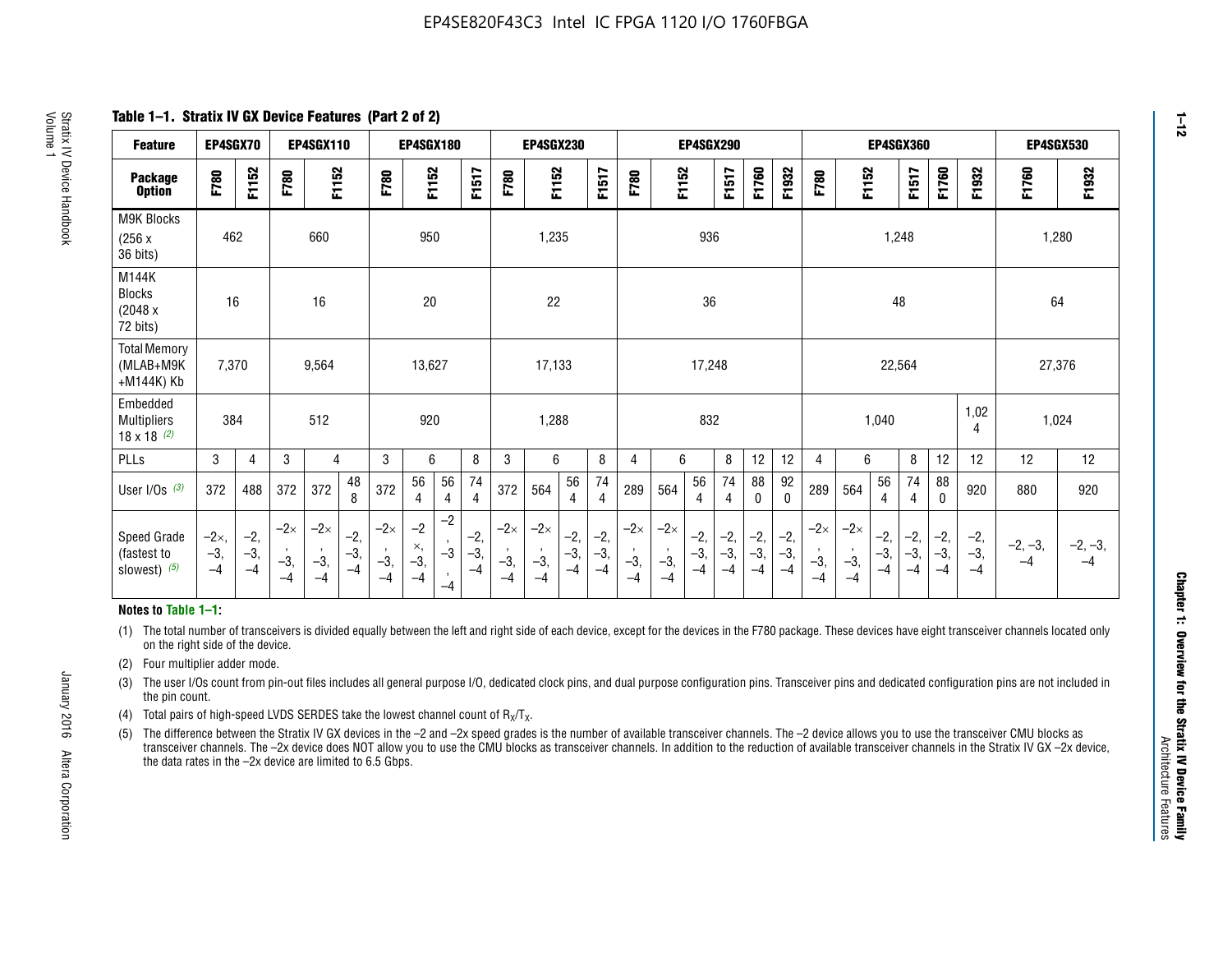Table 1–2 lists the Stratix IV GX device package options.

#### **Table 1–2. Stratix IV GX Device Package Options** *(1)***,** *(2)*

| <b>Device</b> |                  | <b>F780</b><br>(29 mm x 29 mm) $(6)$ | F1152<br>$(35 \, \text{mm} \times 35 \, \text{mm})$<br>(6) |             | F1152<br>$(35 \text{ mm} \times 35 \text{ mm})$ $(5)$ , $(7)$ | F1517<br>$(40 \, \text{mm} \times 40 \, \text{mm})$<br>$(5)$ $(7)$ | <b>F1760</b><br>$(42.5 \text{ mm} \times 42.5 \text{ mm})$<br>‴ | F1932<br>$(45 \, \text{mm} \times 45 \, \text{mm})$<br>$\boldsymbol{U}$ |
|---------------|------------------|--------------------------------------|------------------------------------------------------------|-------------|---------------------------------------------------------------|--------------------------------------------------------------------|-----------------------------------------------------------------|-------------------------------------------------------------------------|
| EP4SGX70      | DF <sub>29</sub> |                                      |                                                            | <b>HF35</b> |                                                               |                                                                    |                                                                 |                                                                         |
| EP4SGX110     | DF <sub>29</sub> |                                      | FF35                                                       | <b>HF35</b> |                                                               |                                                                    |                                                                 |                                                                         |
| EP4SGX180     | DF <sub>29</sub> |                                      | FF35                                                       |             | <b>HF35</b>                                                   | KF40                                                               |                                                                 |                                                                         |
| EP4SGX230     | DF <sub>29</sub> |                                      | FF35                                                       |             | <b>HF35</b>                                                   | KF40                                                               |                                                                 |                                                                         |
| EP4SGX290     |                  | FH29 $(3)$                           | <b>FF35</b>                                                |             | <b>HF35</b>                                                   | KF40                                                               | KF43                                                            | <b>NF45</b>                                                             |
| EP4SGX360     |                  | FH29 $(3)$                           | FF35                                                       |             | <b>HF35</b>                                                   | KF40                                                               | KF43                                                            | <b>NF45</b>                                                             |
| EP4SGX530     |                  |                                      |                                                            |             | HH35 $(4)$                                                    | KH40 (4)                                                           | KF43                                                            | <b>NF45</b>                                                             |

#### **Notes to Table 1–2:**

(1) Device packages in the same column and marked under the same arrow sign have vertical migration capability.

(2) Use the Pin Migration Viewer in the Pin Planner to verify the pin migration compatibility when migrating devices. For more information, refer to *[I/O Management](http://www.altera.com/literature/hb/qts/qts_qii52013.pdf)* in the *Quartus II Handbook, Volume 2*.

(3) The 780-pin EP4SGX290 and EP4SGX360 devices are available only in 33 mm x 33 mm Hybrid flip chip package.

(4) The 1152-pin and 1517-pin EP4SGX530 devices are available only in 42.5 mm x 42.5 mm Hybrid flip chip packages.

(5) When migrating between hybrid and flip chip packages, there is an additional keep-out area. For more information, refer to the *[Package Information Datasheet for Altera Devices](http://www.altera.com/literature/ds/dspkg.pdf)*.

(6) Devices listed in this column are available in –2x, –3, and –4 speed grades. These devices do not have on-package decoupling capacitors.

(7) Devices listed in this column are available in –2, –3, and –4 speed grades. These devices have on-package decoupling capacitors. For more information about on-package decoupling capacitor value in each device, refer to Table 1–3.

 $\mathbb{L}$ s On-package decoupling reduces the need for on-board or PCB decoupling capacitors by satisfying the transient current requirements at higher frequencies. The *[Power Delivery Network](http://www.altera.com/literature/ug/pdn_tool_stxiv.zip)* design tool for Stratix IV devices accounts for the on-package decoupling and reflects the reduced requirements for PCB decoupling capacitors.

**Chapter 1: Overview for the Stratix IV Device Family**

Chapter 1: Overview for the Stratix IV Device Family<br>Architecture Features

Architecture Features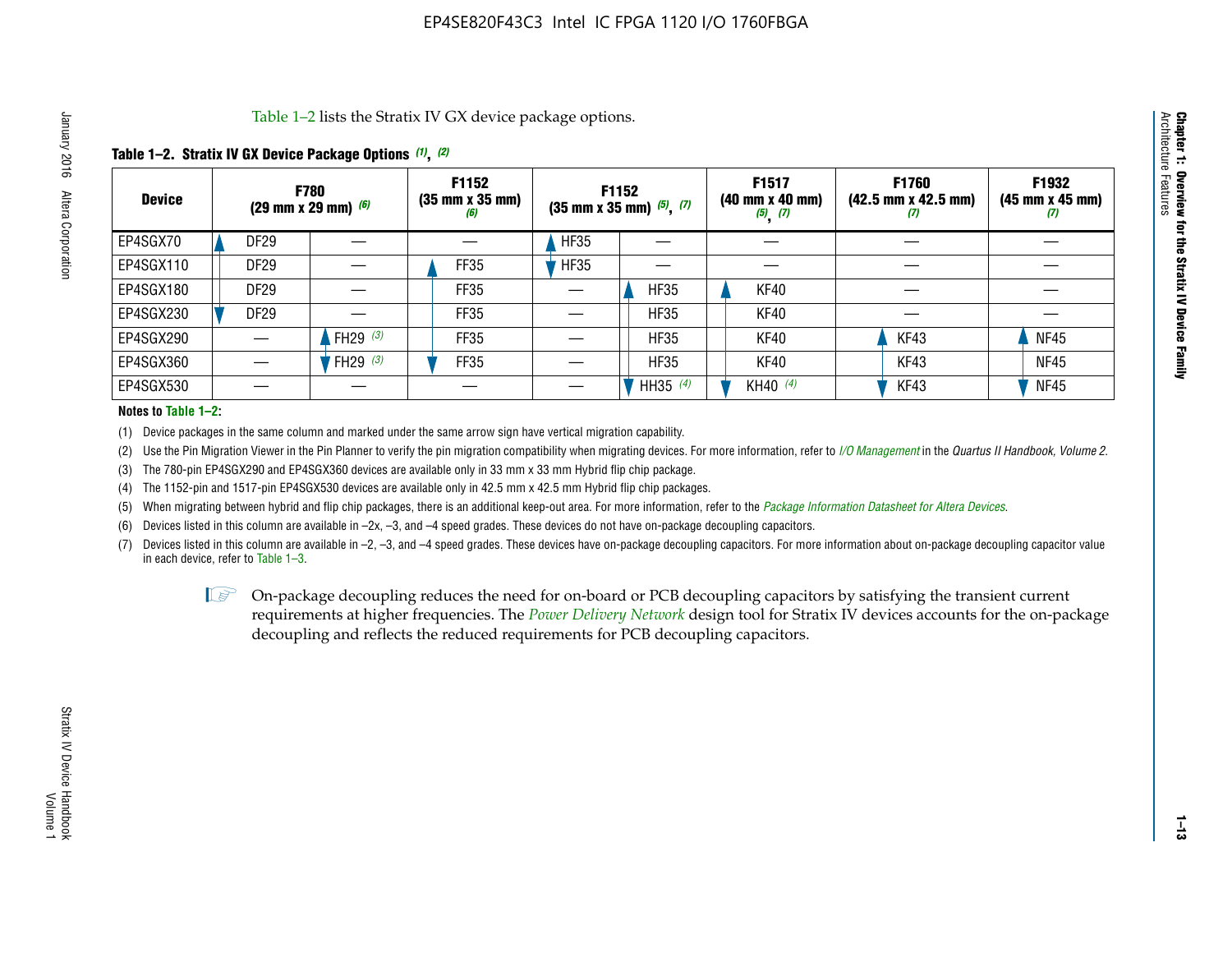| <b>Ordering Information</b> |                            | <b>V<sub>cc</sub></b>               | V <sub>ccio</sub>    | V <sub>CCL GXB</sub>         | V <sub>CCA_L/R</sub> | V <sub>CCT</sub> and V <sub>CCR</sub> (Shared)   |
|-----------------------------|----------------------------|-------------------------------------|----------------------|------------------------------|----------------------|--------------------------------------------------|
| EP4SGX70                    | <b>HF35</b>                | $2\times1$ uF + $2\times470$ nF     | 10nF per bank $(2)$  | 100nF per transceiver block  | 100 <sub>n</sub> F   | $1 \times 470$ nF + $1 \times 47$ nF per side    |
| EP4SGX110                   | <b>HF35</b>                | $2\times1$ uF + $2\times470$ nF     | 10nF per bank $(2)$  | 100nF per transceiver block  | 100 <sub>n</sub> F   | $1\times470$ nF + $1\times47$ nF per side        |
| EP4SGX180                   | <b>HF35</b><br>KF40        | $2\times1$ uF + $2\times470$ nF     | 10nF per bank $(2)$  | 100nF per transceiver block  | 100 <sub>n</sub> F   | $1 \times 470$ nF + $1 \times 47$ nF per side    |
| EP4SGX230                   | <b>HF35</b><br>KF40        | $2 \times 1$ uF + $2 \times 470$ nF | 10 nF per bank $(2)$ | 100 nF per transceiver block | 100 nF               | $1 \times 470$ nF + $1 \times 47$ nF<br>per side |
| EP4SGX290                   | <b>HF35</b><br><b>KF40</b> |                                     |                      |                              |                      | $1 \times 470$ nF + $1 \times 47$ nF             |
|                             | KF43<br><b>NF45</b>        | $4 \times 1$ uF + $4 \times 470$ nF | 10 nF per bank $(2)$ | 100 nF per transceiver block | 100nF                | per side                                         |
|                             | <b>HF35</b><br>KF40        |                                     |                      |                              |                      | $1 \times 470$ nF + $1 \times 47$ nF             |
| EP4SGX360                   | KF43<br><b>NF45</b>        | $4 \times 1$ uF + $4 \times 470$ nF | 10 nF per bank $(2)$ | 100 nF per transceiver block | 100 nF               | per side                                         |
|                             | <b>HH35</b>                |                                     |                      |                              |                      |                                                  |
| EP4SGX530                   | <b>KH40</b><br>KF43        | $4 \times 1$ uF + $4 \times 470$ nF | 10 nF per bank $(2)$ | 100 nF per transceiver block | 100 nF               | $1 \times 470$ nF + $1 \times 47$ nF<br>per side |
|                             | <b>NF45</b>                |                                     |                      |                              |                      |                                                  |

**Notes to Table 1–3:**

(1) Table 1-3 refers to production devices on-package decoupling. For more information about decoupling design of engineering sample (ES) devices, contact [Altera Technical Support](http://mysupport.altera.com/eservice/login.asp).

(2) For I/O banks  $3(*)$ ,  $4(*)$ ,  $7(*)$ , and  $8(*)$  only. There is no OPD for I/O bank  $1(*)$ ,  $2(*)$ ,  $5(*)$ , and  $6(*)$ .

January 2016 Altera Corporation

January 2016 Altera Corporation

**1–14**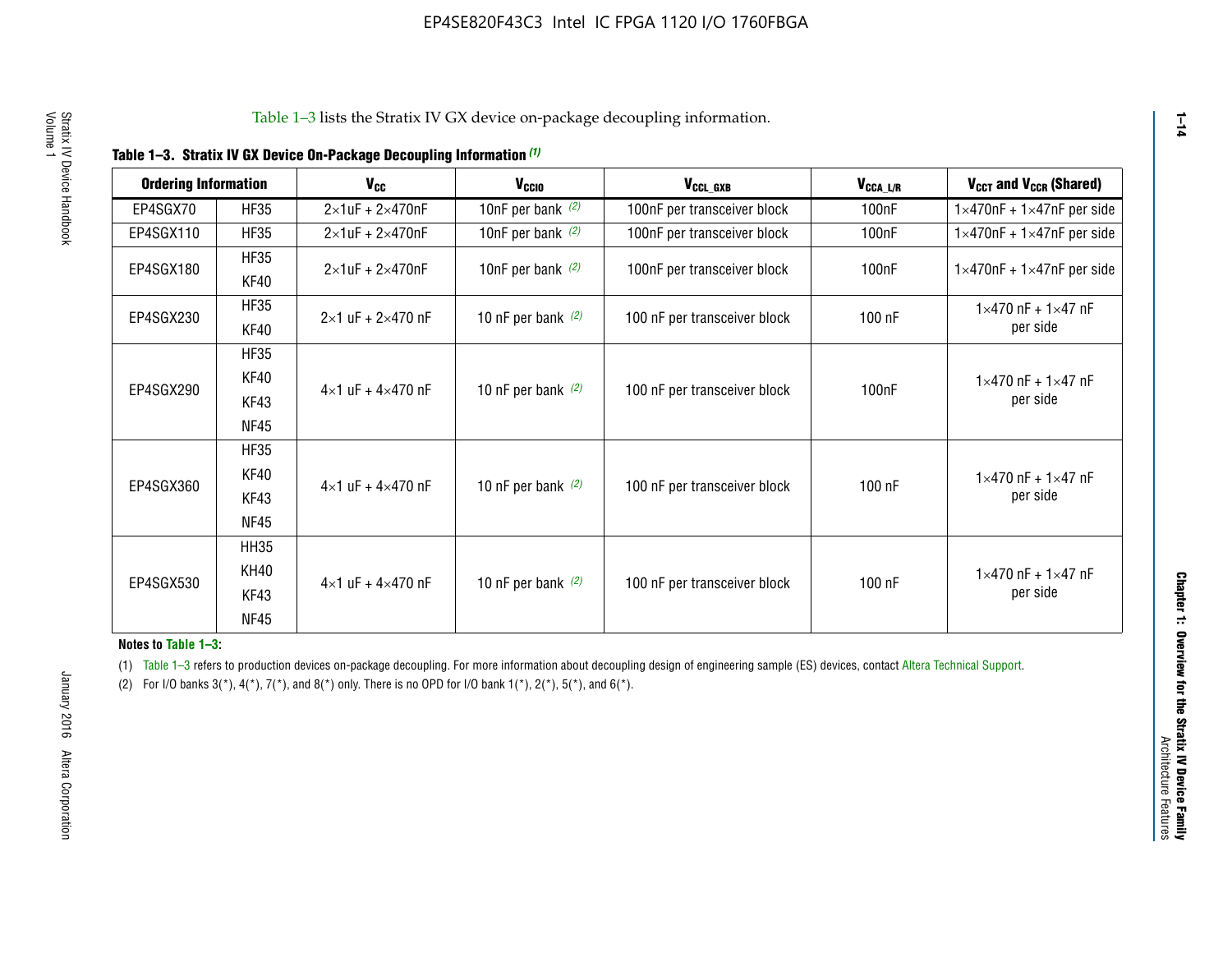#### Table 1–4 lists the Stratix IV E device features.

#### **Table 1–4. Stratix IV E Device Features**

| <b>Feature</b>                                      | <b>EP4SE230</b> |     | <b>EP4SE360</b>                          |              | <b>EP4SE530</b> |              |                | <b>EP4SE820</b> |                 |  |
|-----------------------------------------------------|-----------------|-----|------------------------------------------|--------------|-----------------|--------------|----------------|-----------------|-----------------|--|
| Package Pin Count                                   | 780             | 780 | 1152                                     | 1152         | 1517            | 1760         | 1152           | 1517            | 1760            |  |
| ALMs                                                | 91,200          |     | 141,440                                  |              | 212,480         |              |                | 325,220         |                 |  |
| LEs                                                 | 228,000         |     | 353,600                                  |              | 531,200         |              |                | 813,050         |                 |  |
| High-Speed LVDS<br>SERDES (up to<br>1.6 Gbps) $(1)$ | 56              | 56  | 88                                       | 88           | 112             | 112          | 88             | 112             | 132             |  |
| SPI-4.2 Links                                       | 3               | 3   | 4                                        | 4            |                 | 6            | $\overline{4}$ | 6               | 6               |  |
| M9K Blocks<br>(256 x 36 bits)                       | 1,235           |     | 1,248                                    |              | 1,280           |              |                | 1610            |                 |  |
| M144K Blocks<br>(2048 x 72 bits)                    | 22              |     | 48                                       |              | 64              |              | 60             |                 |                 |  |
| <b>Total Memory</b><br>(MLAB+M9K+<br>M144K) Kb      | 17,133          |     | 22,564                                   |              | 27,376          |              |                | 33,294          |                 |  |
| <b>Embedded Multipliers</b><br>$(18 \times 18)$ (2) | 1,288           |     | 1,040                                    |              | 1,024           |              |                | 960             |                 |  |
| PLLs                                                | 4               | 4   | 8                                        | 8            | 12              | 12           | 8              | 12              | 12 <sup>2</sup> |  |
| User I/Os $(3)$                                     | 488             | 488 | 744                                      | 744          | 976             | 976          | 744(4)         | 976 (4)         | 1120 $(4)$      |  |
| Speed Grade<br>(fastest to slowest)                 |                 |     | $-2, -3, -4$ $ -2, -3, -4$ $ -2, -3, -4$ | $-2, -3, -4$ | $-2, -3, -4$    | $-2, -3, -4$ | $-3, -4$       | $-3, -4$        | $-3, -4$        |  |

#### **Notes to Table 1–4:**

(1) The user I/O count from the pin-out files include all general purpose I/Os, dedicated clock pins, and dual purpose configuration pins. Transceiver pins and dedicated configuration pins are not included in the pin count.

(2) Four multiplier adder mode.

(3) Total pairs of high-speed LVDS SERDES take the lowest channel count of  $R_X/T_X$ .

(4) This data is preliminary.

**Chapter 1: Overview for the Stratix IV Device Family**

**Chapter 1: Overview for the Stratix IV Device Family**<br>Architecture Faatures

Architecture Features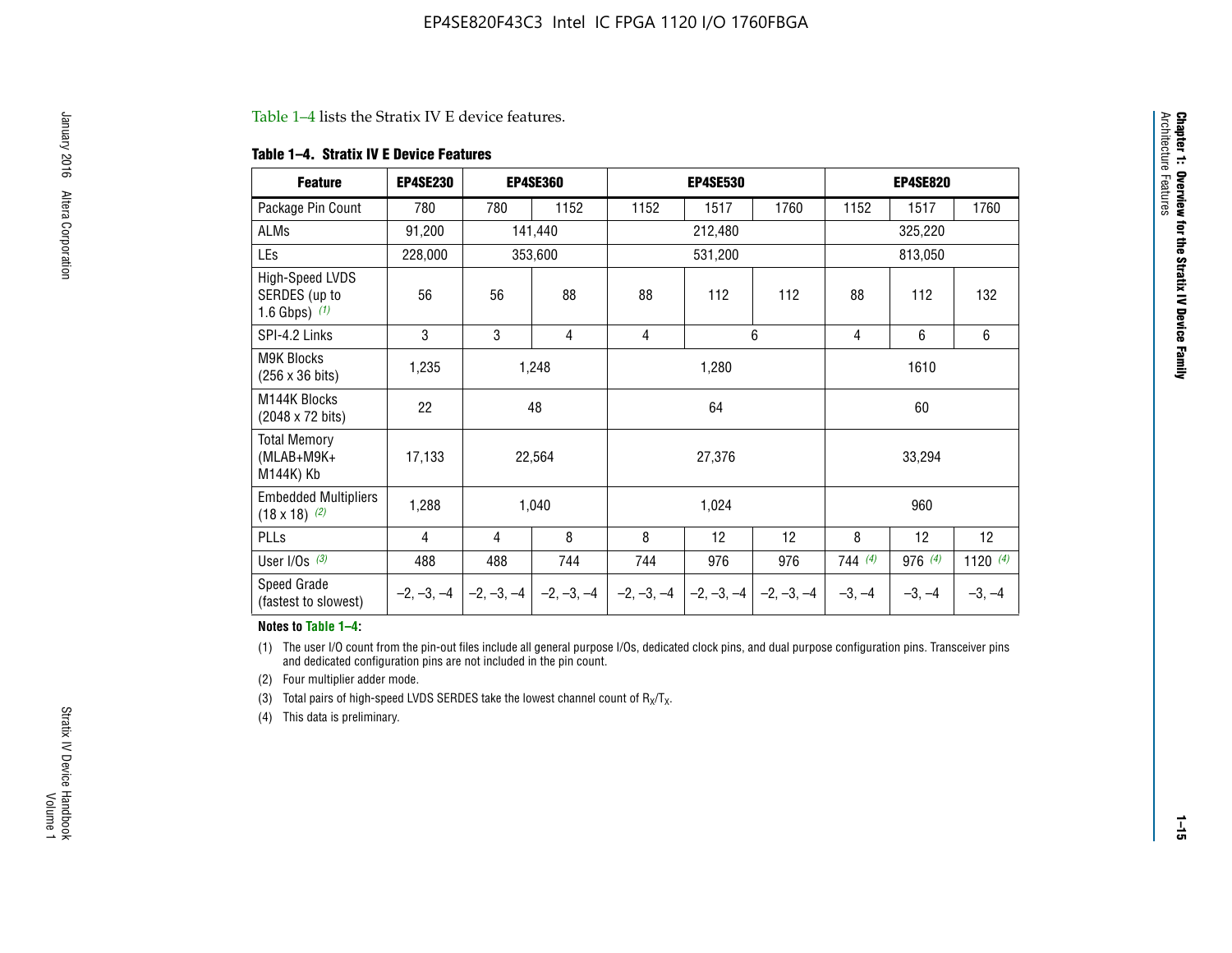Table 1–5 summarizes the Stratix IV E device package options.

| <b>Device</b> | <b>F780</b><br>$(29 \text{ mm} \times 29 \text{ mm})$ $(5)$ , $(6)$ | F1152<br>$(35 \text{ mm} \times 35 \text{ mm})$ $(5)$ , $(7)$ | F <sub>1517</sub><br>$(40 \text{ mm} \times 40 \text{ mm})$ (7) | <b>F1760</b><br>$(42.5$ mm x 42.5 mm) $(7)$ |
|---------------|---------------------------------------------------------------------|---------------------------------------------------------------|-----------------------------------------------------------------|---------------------------------------------|
| EP4SE230      | F29                                                                 |                                                               |                                                                 |                                             |
| EP4SE360      | H29 $(3)$                                                           | F35                                                           |                                                                 |                                             |
| EP4SE530      |                                                                     | H35 $(4)$                                                     | H40 $(4)$                                                       | F43                                         |
| EP4SE820      |                                                                     | H35 $(4)$                                                     | H40 $(4)$                                                       | F43                                         |

**Table 1–5. Stratix IV E Device Package Options** *(1)***,** *(2)*

#### **Notes to Table 1–5:**

(1) Device packages in the same column and marked under the same arrow sign have vertical migration capability.

(2) Use the Pin Migration Viewer in the Pin Planner to verify the pin migration compatibility when migrating devices. For more information, refer to *[I/O Management](http://www.altera.com/literature/hb/qts/qts_qii52013.pdf)* in the *Quartus II Handbook, Volume 2*.

(3) The 780-pin EP4SE360 device is available only in the 33 mm x 33 mm Hybrid flip chip package.

(4) The 1152-pin and 1517-pin for EP4SE530 and EP4SE820 devices are available only in the 42.5 mm x 42.5 mm Hybrid flip chip package.

(5) When migrating between hybrid and flip chip packages, there is an additional keep-out area. For more information, refer to the *[Package](http://www.altera.com/literature/ds/dspkg.pdf)  [Information Datasheet for Altera Devices](http://www.altera.com/literature/ds/dspkg.pdf)*.

(6) Devices listed in this column do not have on-package decoupling capacitors.

(7) Devices listed in this column have on-package decoupling capacitors. For more information about on-package decoupling capacitor value for each device, refer to Table 1–6.

Table 1–6 lists the Stratix IV E on-package decoupling information.

| Table 1–6. Stratix IV E Device On-Package Decoupling Information (1) |  |  |  |  |  |
|----------------------------------------------------------------------|--|--|--|--|--|
|----------------------------------------------------------------------|--|--|--|--|--|

|          | <b>Ordering Information</b> | <b>V<sub>cc</sub></b>               | <b>V<sub>CCIO</sub></b> |
|----------|-----------------------------|-------------------------------------|-------------------------|
| EP4SE360 | F <sub>35</sub>             | $4 \times 1$ uF + $4 \times 470$ nF | 10 nF per bank          |
|          | H <sub>35</sub>             |                                     |                         |
| EP4SE530 | H40                         | $4 \times 1$ uF + $4 \times 470$ nF | 10 nF per bank          |
|          | F43                         |                                     |                         |
|          | H <sub>35</sub>             |                                     |                         |
| EP4SE820 | H40                         | $4 \times 1$ uF + $4 \times 470$ nF | 10 nF per bank          |
|          | F43                         |                                     |                         |

**Note to Table 1–6:**

(1) Table 1–6 refers to production devices on-package decoupling. For more information about decoupling design of engineering sample (ES) devices, contact [Altera Technical Support](http://mysupport.altera.com/eservice/login.asp).

Table 1–7 lists the Stratix IV GT device features.

| <b>Feature</b>                       | <b>EP4S40G2</b> | <b>EP4S40G5</b> | <b>EP4S100G2</b> | <b>EP4S100G3</b> | <b>EP4S100G4</b> | <b>EP4S100G5</b> |         |
|--------------------------------------|-----------------|-----------------|------------------|------------------|------------------|------------------|---------|
| Package Pin Count                    | 1517            | 1517            | 1517             | 1932             | 1932             | 1517             | 1932    |
| <b>ALMs</b>                          | 91,200          | 212,480         | 91,200           | 116,480          | 141,440          | 212.480          |         |
| LEs                                  | 228,000         | 531,200         | 228,000          | 291,200          | 353,600          |                  | 531,200 |
| <b>Total Transceiver</b><br>Channels | 36              | 36              | 36               | 48               | 48               | 36               | 48      |

**Table 1–7. Stratix IV GT Device Features (Part 1 of 2)**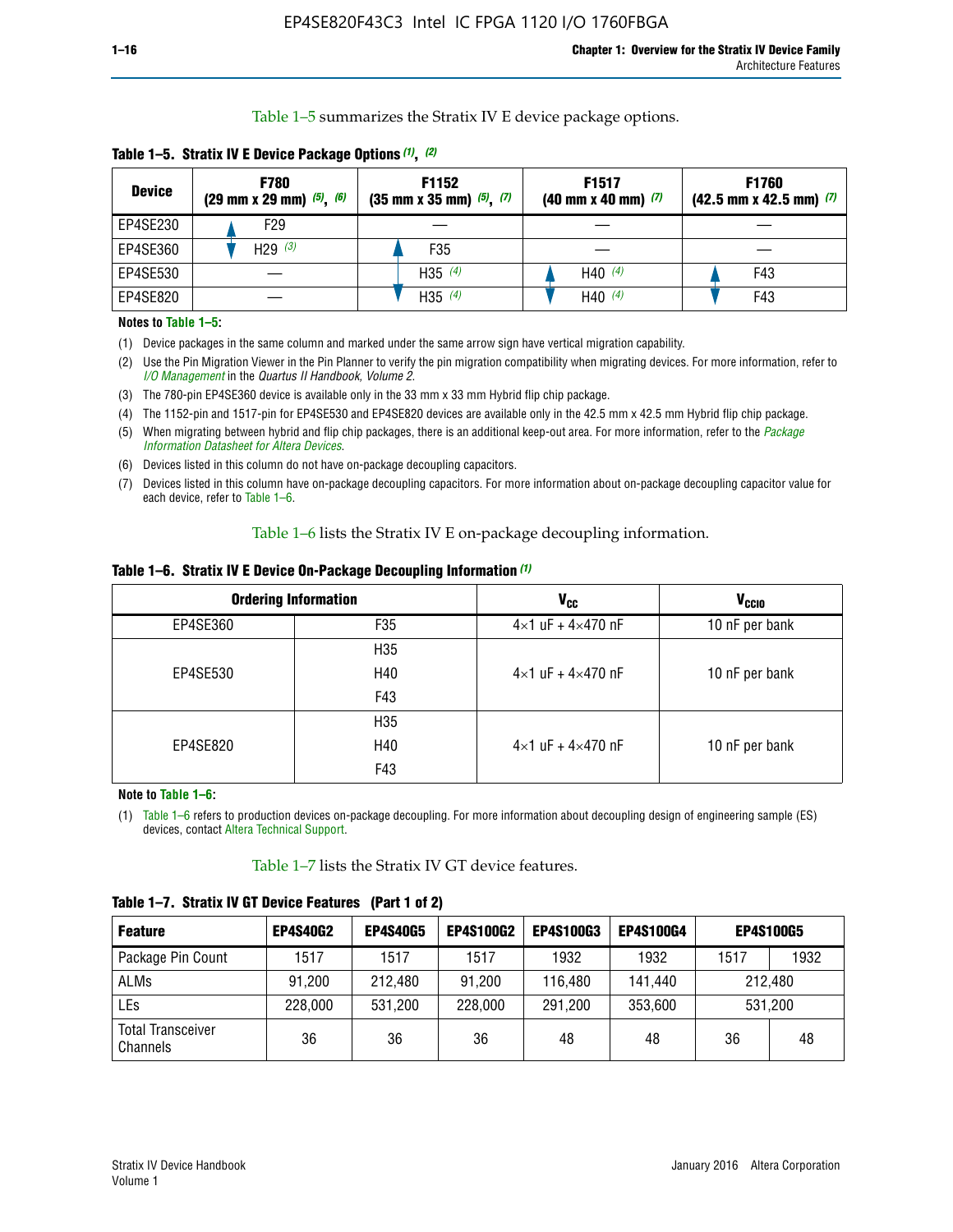#### **Table 1–7. Stratix IV GT Device Features (Part 2 of 2)**

| <b>Feature</b>                                                              | <b>EP4S40G2</b> | <b>EP4S40G5</b> | <b>EP4S100G2</b> | <b>EP4S100G3</b> | <b>EP4S100G4</b> |                           | <b>EP4S100G5</b> |
|-----------------------------------------------------------------------------|-----------------|-----------------|------------------|------------------|------------------|---------------------------|------------------|
| 10G Transceiver<br>Channels<br>(600 Mbps - 11.3 Gbps)<br>with $PMA + PCS$ ) | 12              | 12              | 24               | 24               | 24               | 24                        | 32               |
| 8G Transceiver<br>Channels<br>(600 Mbps - 8.5 Gbps<br>with PMA + PCS) $(1)$ | 12              | 12              | $\mathbf 0$      | 8                | 8                | $\mathbf 0$               | $\mathbf 0$      |
| PMA-only CMU<br>Channels<br>(600 Mbps- 6.5 Gbps)                            | 12              | 12              | 12               | 16               | 16               | 12                        | 16               |
| PCIe hard IP Blocks                                                         | $\overline{2}$  | $\overline{2}$  | $2^{\circ}$      | $\overline{4}$   | $\overline{4}$   | $\overline{2}$            | $\overline{4}$   |
| <b>High-Speed LVDS</b><br><b>SERDES</b><br>(up to 1.6 Gbps) $(2)$           | 46              | 46              | 46               | 47               | 47               | 46                        | 47               |
| SP1-4.2 Links                                                               | $\overline{2}$  | $\overline{2}$  | $\overline{2}$   | $\overline{2}$   | $\overline{2}$   | $\overline{2}$            | $\overline{2}$   |
| <b>M9K Blocks</b><br>(256 x 36 bits)                                        | 1,235           | 1,280           | 1,235            | 936              | 1,248            |                           | 1,280            |
| M144K Blocks<br>(2048 x 72 bits)                                            | 22              | 64              | 22               | 36               | 48               |                           | 64               |
| Total Memory (MLAB +<br>M9K + M144K) Kb                                     | 17,133          | 27,376          | 17,133           | 17,248           | 22,564           |                           | 27,376           |
| <b>Embedded Multipliers</b><br>$18 \times 18^{(3)}$                         | 1,288           | 1,024           | 1,288            | 832              | 1,024            |                           | 1,024            |
| PLLs                                                                        | 8               | 8               | 8                | 12               | 12               | 8                         | 12               |
| User I/Os $(4)$ , $(5)$                                                     | 654             | 654             | 654              | 781              | 781              | 654                       | 781              |
| Speed Grade<br>(fastest to slowest)                                         | $-1, -2, -3$    | $-1, -2, -3$    | $-1, -2, -3$     | $-1, -2, -3$     | $-1, -2, -3$     | $-1, -2, -3$ $-1, -2, -3$ |                  |

**Notes to Table 1–7:**

(1) You can configure all 10G transceiver channels as 8G transceiver channels. For example, the EP4S40G2F40 device has twenty-four 8G transceiver channels and the EP4S100G5F45 device has thirty-two 8G transceiver channels.

(2) Total pairs of high-speed LVDS SERDES take the lowest channel count of  $R_X/T_X$ .

(3) Four multiplier adder mode.

(4) The user I/O count from the pin-out files include all general purpose I/Os, dedicated clock pins, and dual purpose configuration pins. Transceiver pins and dedicated configuration pins are not included in the pin count.

(5) This data is preliminary.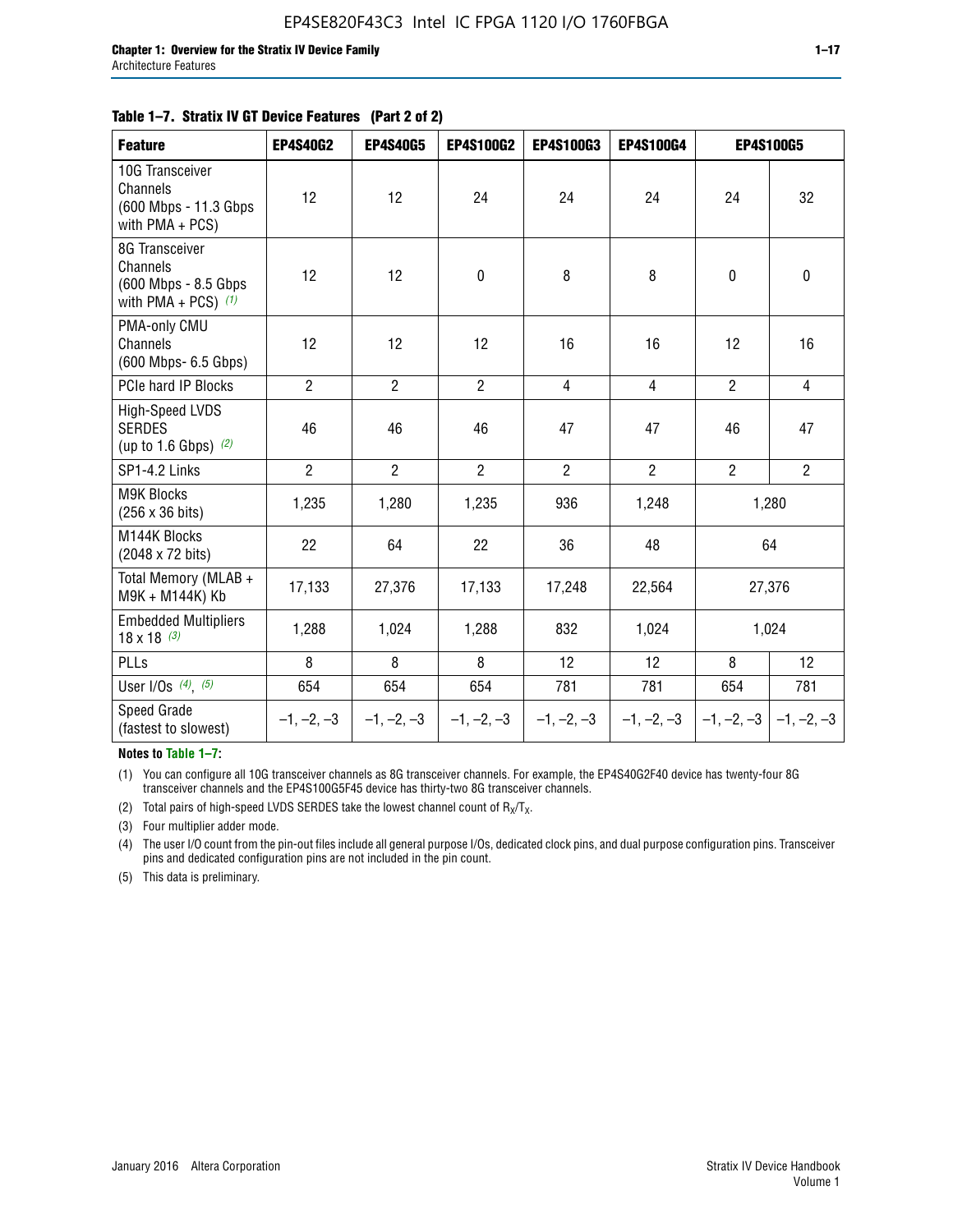Table 1–8 lists the resource counts for the Stratix IV GT devices.

| <b>Device</b>                      | <b>1517 Pin</b><br><b>1932 Pin</b><br>$(40 \text{ mm} \times 40 \text{ mm})$ (3)<br>(45 mm x 45 mm) |     |  |
|------------------------------------|-----------------------------------------------------------------------------------------------------|-----|--|
| <b>Stratix IV GT 40 G Devices</b>  |                                                                                                     |     |  |
| EP4S40G2                           | F40                                                                                                 |     |  |
| EP4S40G5                           | H40 $(4)$ , $(5)$                                                                                   |     |  |
| <b>Stratix IV GT 100 G Devices</b> |                                                                                                     |     |  |
| EP4S100G2                          | F40                                                                                                 |     |  |
| EP4S100G3                          |                                                                                                     | F45 |  |
| EP4S100G4                          |                                                                                                     | F45 |  |
| EP4S100G5                          | H40 $(4)$ $(5)$                                                                                     | F45 |  |

#### **Notes to Table 1–8:**

(1) This table represents pin compatability; however, it does not include hard IP block placement compatability.

- (2) Devices under the same arrow sign have vertical migration capability.
- (3) When migrating between hybrid and flip chip packages, there is an additional keep-out area. For more information, refer to the *[Altera Device Package Information Data Sheet](http://www.altera.com/literature/ds/dspkg.pdf)*.
- (4) EP4S40G5 and EP4S100G5 devices with 1517 pin-count are only available in 42.5-mm x 42.5-mm Hybrid flip chip packages.
- (5) If you are using the hard IP block, migration is not possible.

Table 1–9 lists the Stratix IV GT on-package decoupling information.

**Table 1–9. Stratix IV GT Device On-Package Decoupling Information** *(1)*

| <b>Ordering</b><br><b>Information</b> | Vcc                                 | <b>V<sub>CCIO</sub></b> | V <sub>CCL GXB</sub>            | V <sub>CCA L/R</sub> | V <sub>CCT L/R</sub> | V <sub>CCR_L/R</sub> |
|---------------------------------------|-------------------------------------|-------------------------|---------------------------------|----------------------|----------------------|----------------------|
| EP4S40G2F40                           | $2 \times 1$ uF + $2 \times 470$ nF | 10 nF per bank $(2)$    | 100 nF per<br>transceiver block | $100$ nF             | $100$ nF             | 100 nF               |
| EP4S100G2F40                          |                                     |                         |                                 |                      |                      |                      |
| EP4S100G3F45                          | $4\times1$ uF + $4\times470$ nF     | 10 nF per bank $(2)$    | 100 nF per<br>transceiver block | $100$ nF             | $100$ nF             | $100$ nF             |
| EP4S100G4F45                          |                                     |                         |                                 |                      |                      |                      |
| EP4S40G5H40                           |                                     |                         |                                 |                      |                      |                      |
| EP4S100G5H40                          |                                     |                         |                                 |                      |                      |                      |
| EP4S100G5F45                          |                                     |                         |                                 |                      |                      |                      |

**Notes to Table 1–9:**

(1) Table 1–9 refers to production devices on-package decoupling. For more information about decoupling design of engineering sample (ES) devices, contact [Altera Technical Support](http://mysupport.altera.com/eservice/login.asp).

(2) For I/O banks  $3(*)$ ,  $4(*)$ ,  $7(*)$ , and  $8(*)$  only. There is no OPD for I/O bank  $1(*)$ ,  $2(*)$ ,  $5(*)$ , and  $6(*)$ .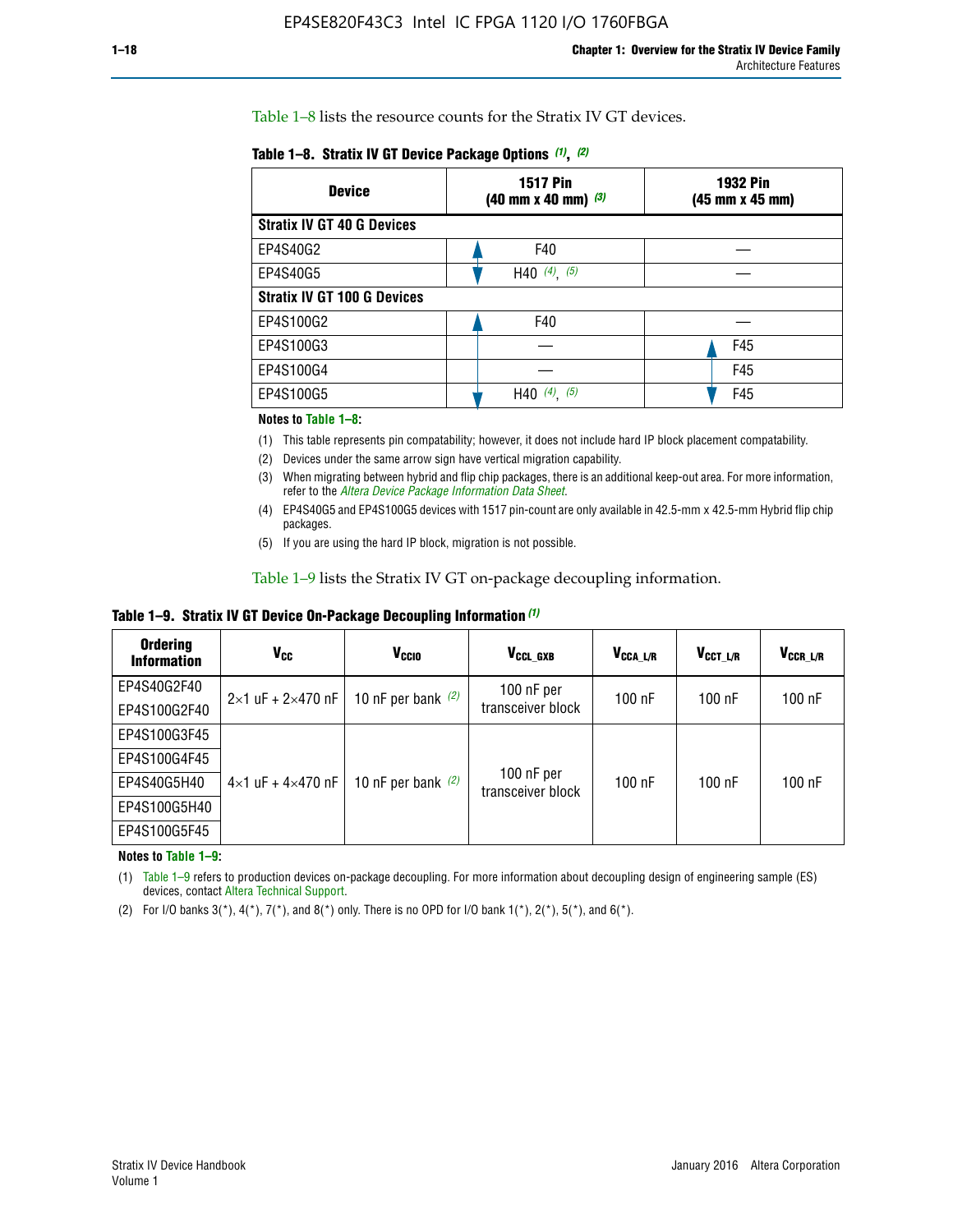# **Integrated Software Platform**

The Quartus II software provides an integrated environment for HDL and schematic design entry, compilation and logic synthesis, full simulation and advanced timing analysis, SignalTap II Logic Analyzer, and device configuration of Stratix IV designs. The Quartus II software provides the MegaWizard<sup> $M$ </sup> Plug-In Manager user interface to generate different functional blocks, such as memory, PLL, and digital signal processing logic. For transceivers, the Quartus II software provides the ALTGX MegaWizard Plug-In Manager interface that guides you through configuration of the transceiver based on your application requirements.

The Stratix IV GX and GT transceivers allow you to implement low-power and reliable high-speed serial interface applications with its fully reconfigurable hardware, optimal signal integrity, and integrated Quartus II software platform.

For more information about the QuarJanuary2016tus II software features, refer to the *[Quartus II Handbook](http://www.altera.com/literature/lit-qts.jsp)*.

# **Ordering Information**

This section describes the Stratix IV E, GT, and GX devices ordering information. Figure 1–4 shows the ordering codes for Stratix IV GX and E devices.



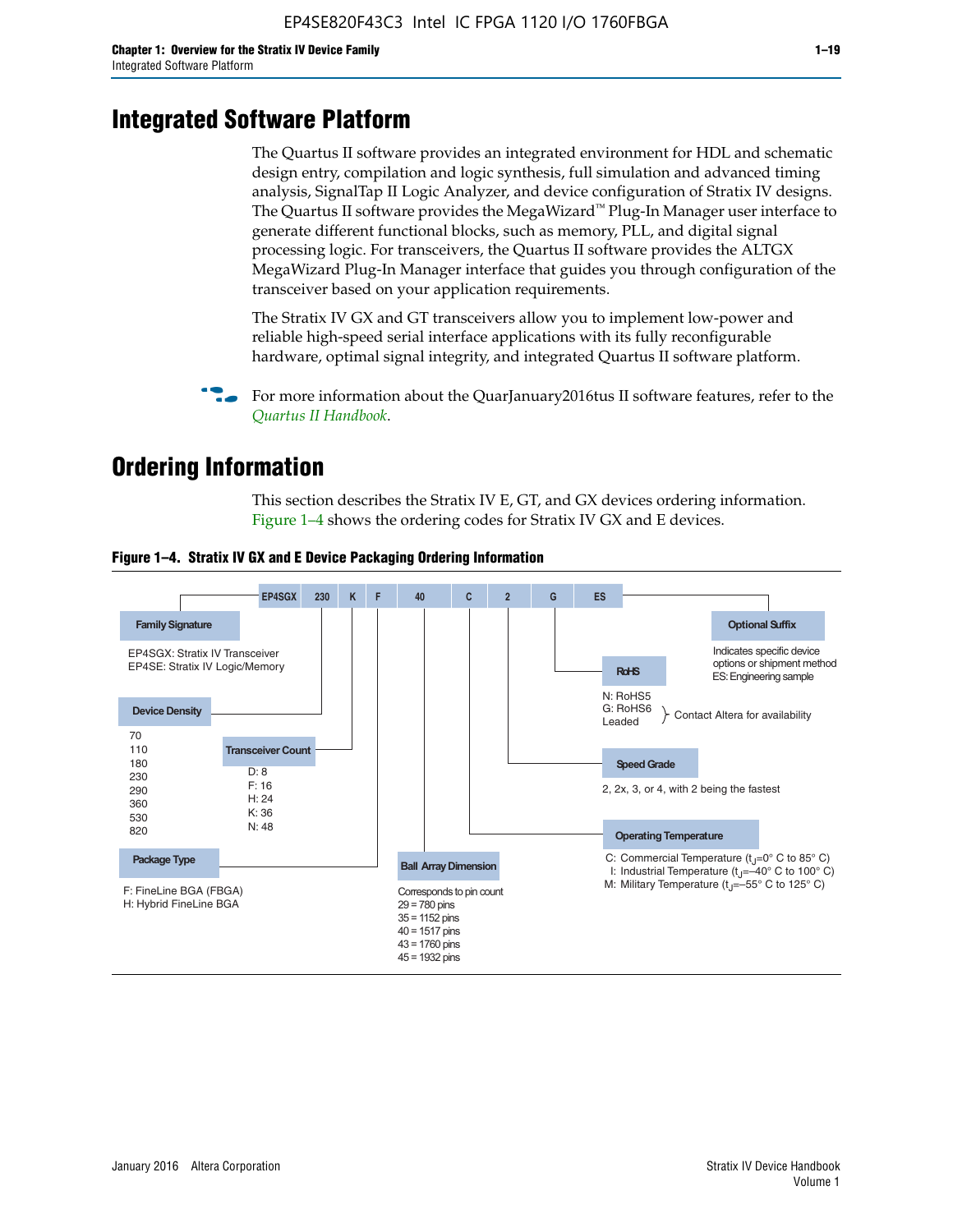Figure 1–5 shows the ordering codes for Stratix IV GT devices.





# **Document Revision History**

Table 1–10 lists the revision history for this chapter.

|  | Table 1–10. Document Revision History (Part 1 of 2) |  |  |
|--|-----------------------------------------------------|--|--|
|--|-----------------------------------------------------|--|--|

| <b>Date</b>       | Version | <b>Changes</b>                                         |
|-------------------|---------|--------------------------------------------------------|
| January 2016      | 3.5     | <b>Updated Figure 1–4 with new RoHS information</b>    |
| September 2012    | 3.4     | ■ Updated Table 1–1 to close FB $#30986$ .             |
|                   |         | Updated Table 1–2 and Table 1–5 to close FB $#31127$ . |
| June 2011         | 3.3     | Added military temperature to Figure 1–4.              |
| February 2011     | 3.2     | ■ Updated Table 1–7 and Table 1–8.                     |
|                   |         | $\blacksquare$ Applied new template.                   |
|                   |         | Minor text edits.                                      |
| <b>March 2010</b> | 3.1     | <b>Updated Table 1–1, Table 1–2, and Table 1–7.</b>    |
|                   |         | ■ Updated Figure $1-3$ .                               |
|                   |         | ■ Updated the "Stratix IV GT Devices" section.         |
|                   |         | Added two new references to the Introduction section.  |
|                   |         | Minor text edits.                                      |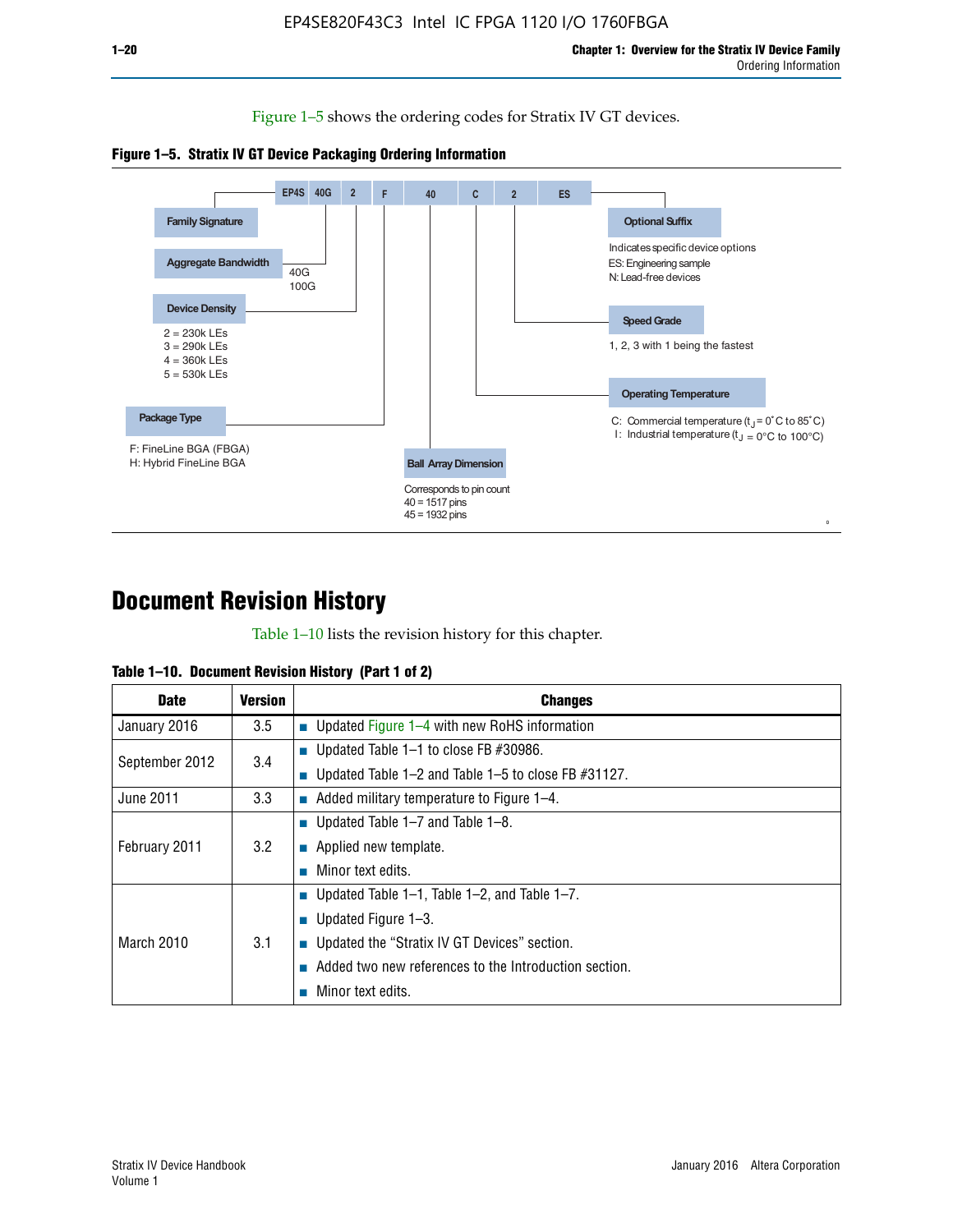#### **Table 1–10. Document Revision History (Part 2 of 2)**

| <b>Date</b>      | <b>Version</b> | <b>Changes</b>                                                                                                                                                                                                                                                                    |  |
|------------------|----------------|-----------------------------------------------------------------------------------------------------------------------------------------------------------------------------------------------------------------------------------------------------------------------------------|--|
| November 2009    | 3.0            | ■ Updated the "Stratix IV Device Family Overview", "Feature Summary", "Stratix IV GT<br>Devices", "High-Speed Transceiver Features", "FPGA Fabric and I/O Features", "Highest<br>Aggregate Data Bandwidth", "System Integration", and "Integrated Software Platform"<br>sections. |  |
|                  |                | $\blacksquare$ Added Table 1-3, Table 1-6, and Table 1-9.                                                                                                                                                                                                                         |  |
|                  |                | $\blacksquare$ Updated Table 1-1, Table 1-2, Table 1-4, Table 1-5, Table 1-7, and Table 1-8.                                                                                                                                                                                      |  |
|                  |                | ■ Updated Figure 1–3, Figure 1–4, and Figure 1–5.                                                                                                                                                                                                                                 |  |
|                  |                | $\blacksquare$ Minor text edits.                                                                                                                                                                                                                                                  |  |
| <b>June 2009</b> | 2.4            | $\blacksquare$ Updated Table 1-1.                                                                                                                                                                                                                                                 |  |
|                  |                | Minor text edits.                                                                                                                                                                                                                                                                 |  |
|                  |                | $\blacksquare$ Added Table 1–5, Table 1–6, and Figure 1–3.                                                                                                                                                                                                                        |  |
|                  |                | $\blacksquare$ Updated Figure 1-5.                                                                                                                                                                                                                                                |  |
| April 2009       | 2.3            | Updated Table $1-1$ , Table $1-2$ , Table $1-3$ , and Table $1-4$ .                                                                                                                                                                                                               |  |
|                  |                | ■ Updated "Introduction", "Feature Summary", "Stratix IV GX Devices", "Stratix IV GT<br>Devices", "Architecture Features", and "FPGA Fabric and I/O Features"                                                                                                                     |  |
| March 2009       | 2.2            | ■ Updated "Feature Summary", "Stratix IV GX Devices", "Stratix IV E Device", "Stratix IV<br>GT Devices", "Signal Integrity"                                                                                                                                                       |  |
|                  |                | Removed Tables 1-5 and 1-6                                                                                                                                                                                                                                                        |  |
|                  |                | Updated Figure 1-4                                                                                                                                                                                                                                                                |  |
|                  |                | ■ Updated "Introduction", "Feature Summary", "Stratix IV Device Diagnostic Features",<br>"Signal Integrity", "Clock Networks", "High-Speed Differential I/O with DPA and Soft-<br>CDR", "System Integration", and "Ordering Information" sections.                                |  |
|                  |                | Added "Stratix IV GT 100G Devices" and "Stratix IV GT 100G Transceiver Bandwidth"<br>sections.                                                                                                                                                                                    |  |
| March 2009       | 2.1            | <b>Updated Table 1–1, Table 1–2, Table 1–3, and Table 1–4.</b>                                                                                                                                                                                                                    |  |
|                  |                | $\blacksquare$ Added Table 1-5 and Table 1-6.                                                                                                                                                                                                                                     |  |
|                  |                | ■ Updated Figure $1-3$ and Figure $1-4$ .                                                                                                                                                                                                                                         |  |
|                  |                | $\blacksquare$ Added Figure 1-5.                                                                                                                                                                                                                                                  |  |
|                  |                | Removed "Referenced Documents" section.                                                                                                                                                                                                                                           |  |
|                  |                | Updated "Feature Summary" on page 1-1.                                                                                                                                                                                                                                            |  |
| November 2008    |                | ■ Updated "Stratix IV Device Diagnostic Features" on page 1-7.                                                                                                                                                                                                                    |  |
|                  | 2.0            | Updated "FPGA Fabric and I/O Features" on page 1-8.                                                                                                                                                                                                                               |  |
|                  |                | $\blacksquare$ Updated Table 1-1.                                                                                                                                                                                                                                                 |  |
|                  |                | Updated Table 1-2.                                                                                                                                                                                                                                                                |  |
|                  |                | Updated "Table 1-5 shows the total number of transceivers available in the Stratix IV GT<br>Device." on page 1-15.                                                                                                                                                                |  |
| <b>July 2008</b> | 1.1            | Revised "Introduction".                                                                                                                                                                                                                                                           |  |
| May 2008         | 1.0            | Initial release.                                                                                                                                                                                                                                                                  |  |